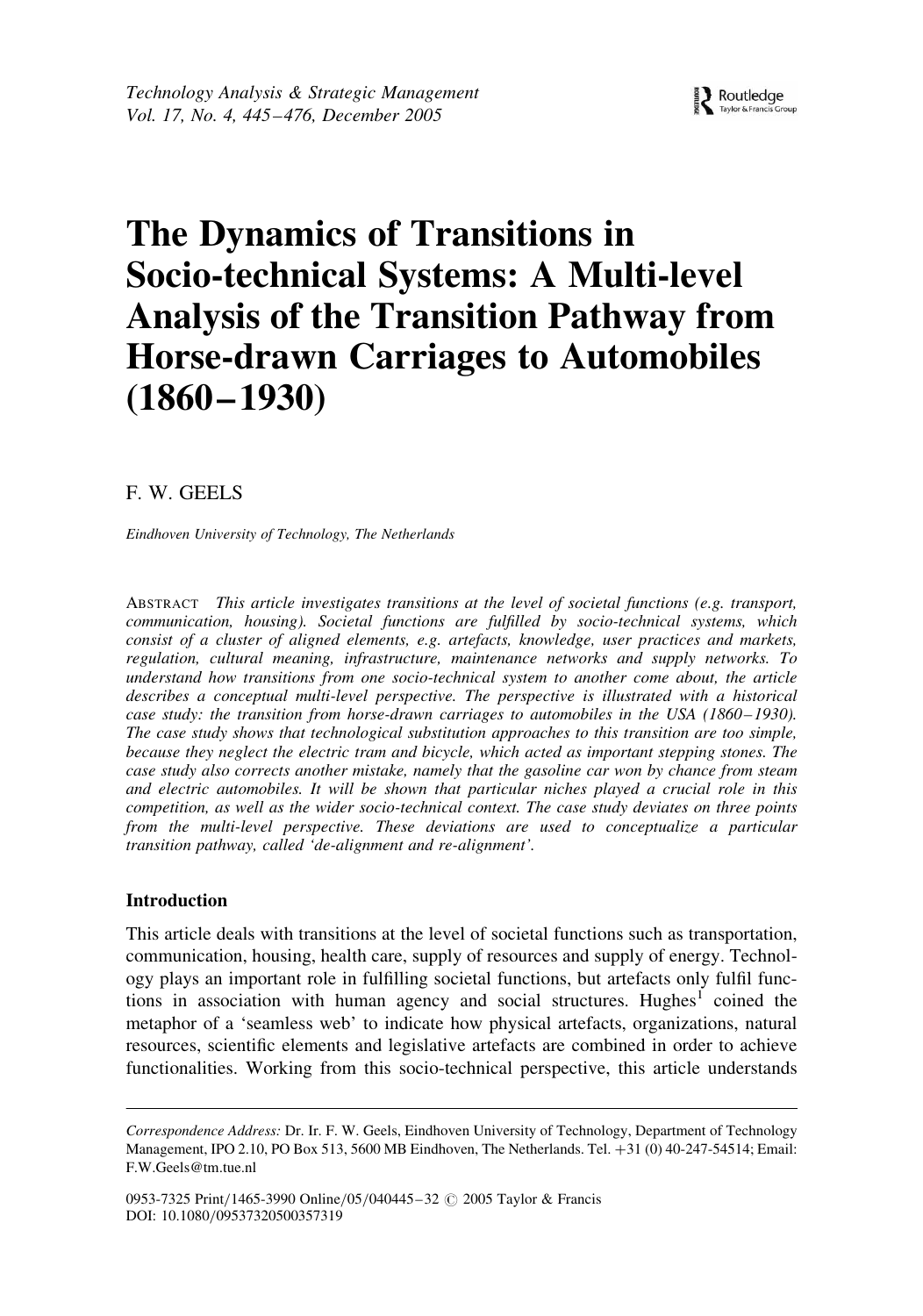societal functions to be fulfilled by socio-technical systems.<sup>2</sup> Socio-technical systems consist of a cluster of elements, including technology, regulation, user practices and markets, cultural meaning, infrastructure, maintenance networks and supply networks (see Figure 1 for an example for modern car-based land transportation). Transitions at the level of societal functions thus consist of a change from one socio-technical system to another.

Socio-technical systems are actively created, (re)produced and refined by several social groups, for instance, firms, universities and knowledge institutes, public authorities, public interest groups and users. Their activities reproduce the elements and linkages in sociotechnical systems. These social groups have their own vested interests, problem perceptions, values, preferences, strategies and resources (money, knowledge and contacts). This implies that transitions are multi-actor processes that involve interactions between many social groups, e.g. commercial transactions, political negotiations, power struggles and creation of coalitions.

The research question in this article is: how do transitions to new socio-technical systems come about? The existing literature offers several relevant insights, but also has shortcomings. In science and technology studies there are scholars who look at large technical systems (LTS) such as electricity networks, railroad networks, telephone systems and the Internet.<sup>3</sup> LTS-research has developed the 'seamless web' approach, highlighting how new technical systems emerge through the gradual alignment of heterogeneous elements. In the early stages of development, these seamless webs are fragile and unstable, but as more elements are tied together they become more robust and gain momentum. However, LTS research has mainly focussed on the *emergence and develop*ment of large technical systems. Much less attention has been given to the *change* from one system to another.

Another relevant approach is the systems of innovation literature, which investigate innovation at different analytical levels, e.g. national systems of innovation, sectoral innovation systems and regional systems of innovation. This literature shows that technical innovations emerge from interactions between firms, universities, research institutes and policy makers. An important insight is the emphasis on linkages between elements and co-evolutionary processes, but the main focus is on the functioning of systems, e.g. static or comparative analyses of the innovative performance of different countries and sectors. Not much attention has been paid to the change from one system to another. In a recent review of sectoral systems of innovation Malerba<sup>4</sup> noted that one of the key



Figure 1. Socio-technical system for modern car-based transportation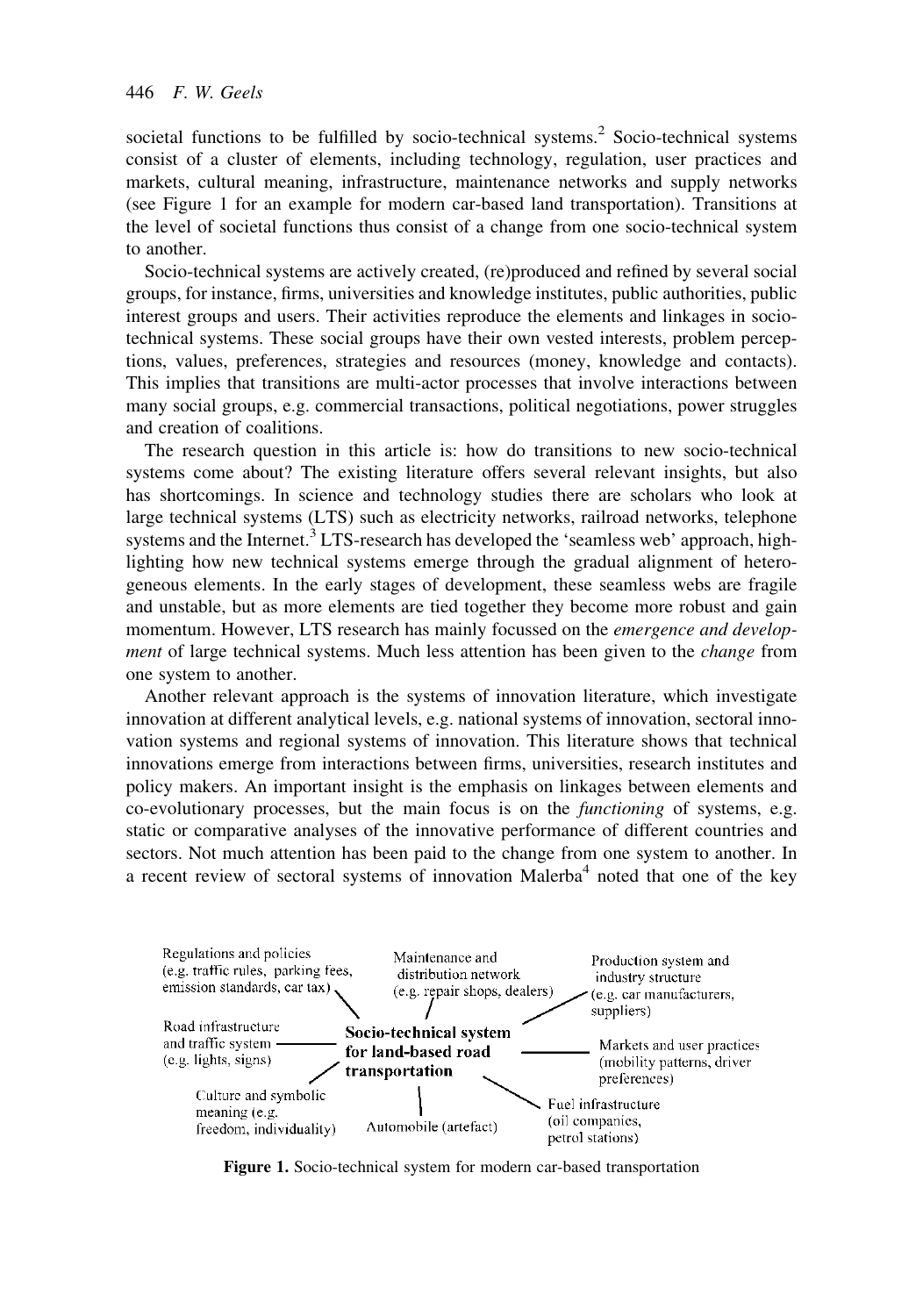questions to be explored in depth is: 'how do new sectoral systems emerge, and what is the link with the previous sectoral system?' This question is addressed in this article.

Also relevant for the research question is the literature on 'path dependence' and 'lock-in'. In evolutionary economics  $David<sup>5</sup>$  and Arthur<sup>6</sup> have shown that path dependence plays an important role when two new technologies compete. When one of the technologies, by chance, gains a lead, it benefits from increasing returns to adoption and becomes dominant. Increasing returns can be caused by economies of scale, learning by using, network externalities, informational increasing returns and technological interrelatedness.<sup>7</sup> As an illustration of path dependence theories, Nelson<sup>8</sup> argued that the winning of gasoline automobiles in the early 20th century was simply luck:

By chance inventors tended to concentrate on it, or by chance big advances were made. However, once the gasoline engine had developed to a point where it was significantly superior to steam or electrical engines, investing time and resources to advance these other technologies came to appear a bad bet. ... If the roll of the dice early in the history of automobiles had come out another way, we might today have had steam or electric cars.

As the case study in this article will show, this example is an historical and empirical simplification. The suggestion that the three different automobiles were competing from the start is too simple. It neglects aspects of the wider socio-technical context that were more favourable to gasoline cars than to electric and steam automobiles (in particular, fuel infrastructure, cultural values and maintenance network). It also neglects the fact that the different automobiles were used in different niches and did not compete much.

A strong point of economic path dependence theories is that they point to mechanisms that contribute to lock-in and give winning technology stability. Other disciplines have added more reasons why existing socio-technical systems are characterized by stability and lock-in. Established systems may be stabilized by legally binding contracts.<sup>9</sup> Cognitive routines make engineers and designers look in particular directions and not in others.<sup>10</sup> This can make them 'blind' to developments outside their focus. Core capabilities can thus turn into core rigidities.<sup>11</sup> Firms have sunk investments in machines, skills and knowledge, which they do not want to lose. Hence, it is difficult for established firms to switch to competence destroying breakthroughs.<sup>12</sup> Systems are also stabilized because they are embedded in society. People adapt their lifestyles to them, favourable institutional arrangements and formal regulations are created, and accompanying infrastructures are set up. The alignment between these elements leads to technological 'momentum'.<sup>13</sup> The importance of these alignments between heterogeneous elements is highlighted in concepts such as the techno-institutional complex<sup>14</sup> and techno-economic networks<sup>15</sup>. These approaches highlight aspects of stability of existing systems, but none of them address the issue of transition from one system to another. Path-dependency literatures help us understand lock-in, but how can we understand 'lock-out'?

Another approach to transitions can be found in the technological substitution literature. Grübler<sup>16</sup> and Nakićenović<sup>17</sup> proposed to understand long-term transitions as a technological substitution process. Their basic assumption is that the replacement of an old technology by a new technology proceeds along the logistic substitution curve:  $f/(1-f) = e^{(a.t+b)}$ , in which t is the independent variable representing some unit of time,  $a$  and  $b$  are constants,  $f$  is the fractional market share of the new competitor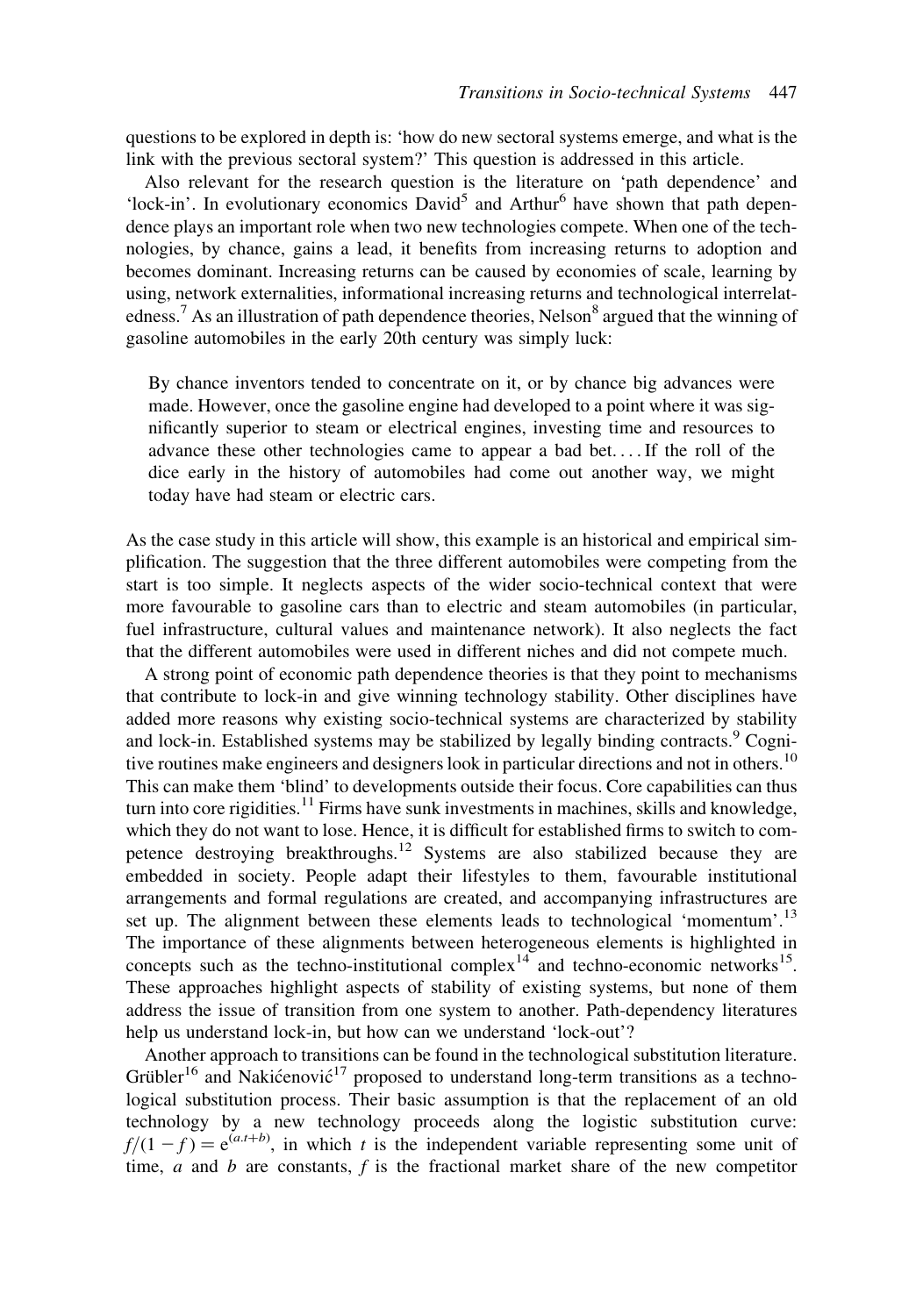and  $(1 - f)$  is the fractional market share of the old one. They illustrated their approach by matching historical data on logistic curves. Figure 2, for instance, portrays the replacement of (urban) riding horses by cars in the USA.

Substitution approaches suggest a particular kind of dynamic, namely a competitive struggle between old and new technologies. The emergence of new technologies is assumed to go *at the expense* of old technologies. For instance, Grübler<sup>18</sup> claims that 'the car industry grew initially by replacing horses'. Nakićenović<sup>19</sup> writes, 'In the US the first horseless carriage posed an alternative to the horse-drawn buggies and wagons. Especially as a commercial vehicle, the motor car offered many advantages, e.g. increased radius of local transportation.' In this conceptualization, old and new technologies compete right from the start. The case study in the third section of this article will show that the first automobiles were not used for instrumental transportation purposes, but in niches related to pleasure and excitement. In these niches the first cars did not compete with horses, meaning that Grübler's and Nakic´enovic's claims about early cars are incorrect. Ex-post curve fittings of substitution processes thus run the danger of misrepresenting the historical reality, especially in the early phases of new technologies. Another criticism is that logistic curve approaches are very aggregate. Representations such as Figure 2 suggest that the number of horses declined because of automobiles, but the case study in this article will show that urban horses were first replaced by the electric tram and only later by the automobile. The danger of aggregate, ex-post representations is that 'intermediate' technologies, such as the electric tram and also the bicycle, disappear from view. Another drawback is that the substitution approach only looks at technologies and markets, and neglects other aspects such as policies and regulations, user preferences, infrastructures, cultural and symbolic meanings,



Figure 2. Population of road horses and number of cars in USA. Source: Nakićenović (Ref. 17, p. 320)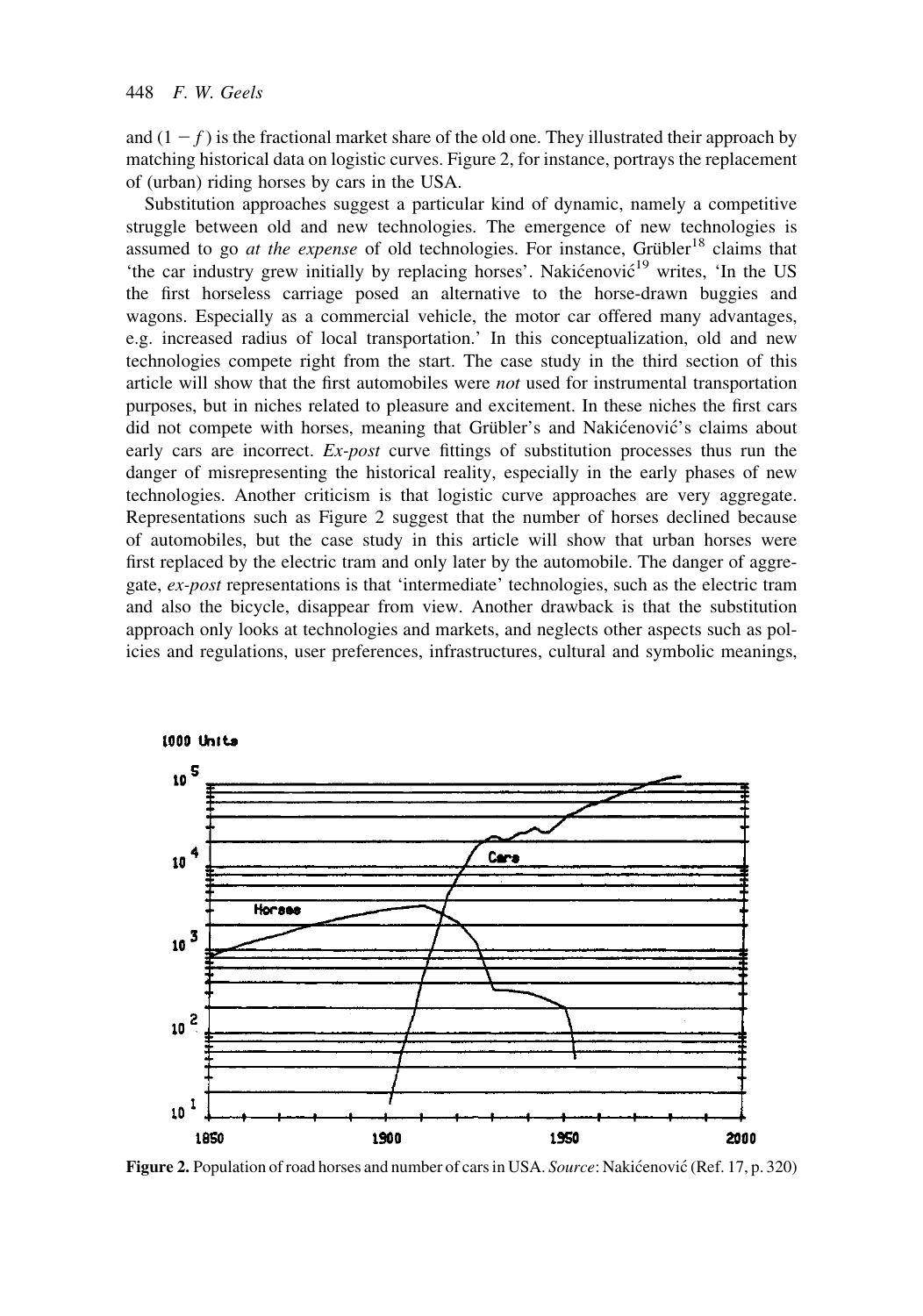but such aspects are usually important in transitions, as will be shown in the third section (Case Study).

One conclusion from this discussion is that disciplinary approaches offer interesting bits and pieces for understanding the dynamics of transitions, but also have drawbacks and make limited cross-sections of socio-technical systems. Another conclusion is that the automobile transition is often used as an example to illustrate particular theoretical points. However, these examples are often based on too simple representations. Hence, this article has three aims, elaborated in different sections. The first aim is to describe a conceptual multi-level perspective on transitions (second section) and illustrate it with a historical case study: the transition from horse-drawn carriages to automobiles in the USA (third section). The second aim is to correct some mistakes that exist about this transition. The case study not only looks at horses and automobiles, but also highlights the role of electric trams and bicycles, making the transition more complex than in the technological substitution approach. The case study will also emphasize the importance of niches in the emergence of new technologies, thus engaging in a debate with path dependence theories. The third aim is to further refine the multi-level perspective by theorizing about three ways in which the case study deviates from the predicted pattern (final section). The main refinement is to develop a particular transition pathway within the multi-level perspective, called 'de-alignment and re-alignment'.

#### Conceptual Multi-level Perspective

This section briefly outlines the multi-level perspective on transitions, which has been described more elaborately elsewhere.<sup>20</sup> The perspective distinguishes three conceptual levels: niche, socio-technical regime, socio-technical landscape. The basic ontology behind this perspective stems from the sociology of technology, where three interrelated dimensions are important: (i) socio-technical systems, i.e. the tangible elements needed for fulfil societal functions, (ii) social groups who maintain and reproduce the elements and linkages of socio-technical systems, (iii) rules (understood as regimes) that guide and orient activities of actors and social groups (see Figure 3).

Before turning to the multi-level perspective, these dimensions and their inter-relations will be described. The elements and linkages of socio-technical systems do not exist autonomously, but are created, (re)produced and refined by social groups. Actors in these social groups act in the context of social structures and formal, normative and cognitive rules. Rules form a coordinating context that guides and orients action. On the other hand, rules are reinforced and changed through action and enactment. Rules do not exist



Figure 3. Three interrelated analytic dimensions. Source: Geels (Ref. 2, p. 903).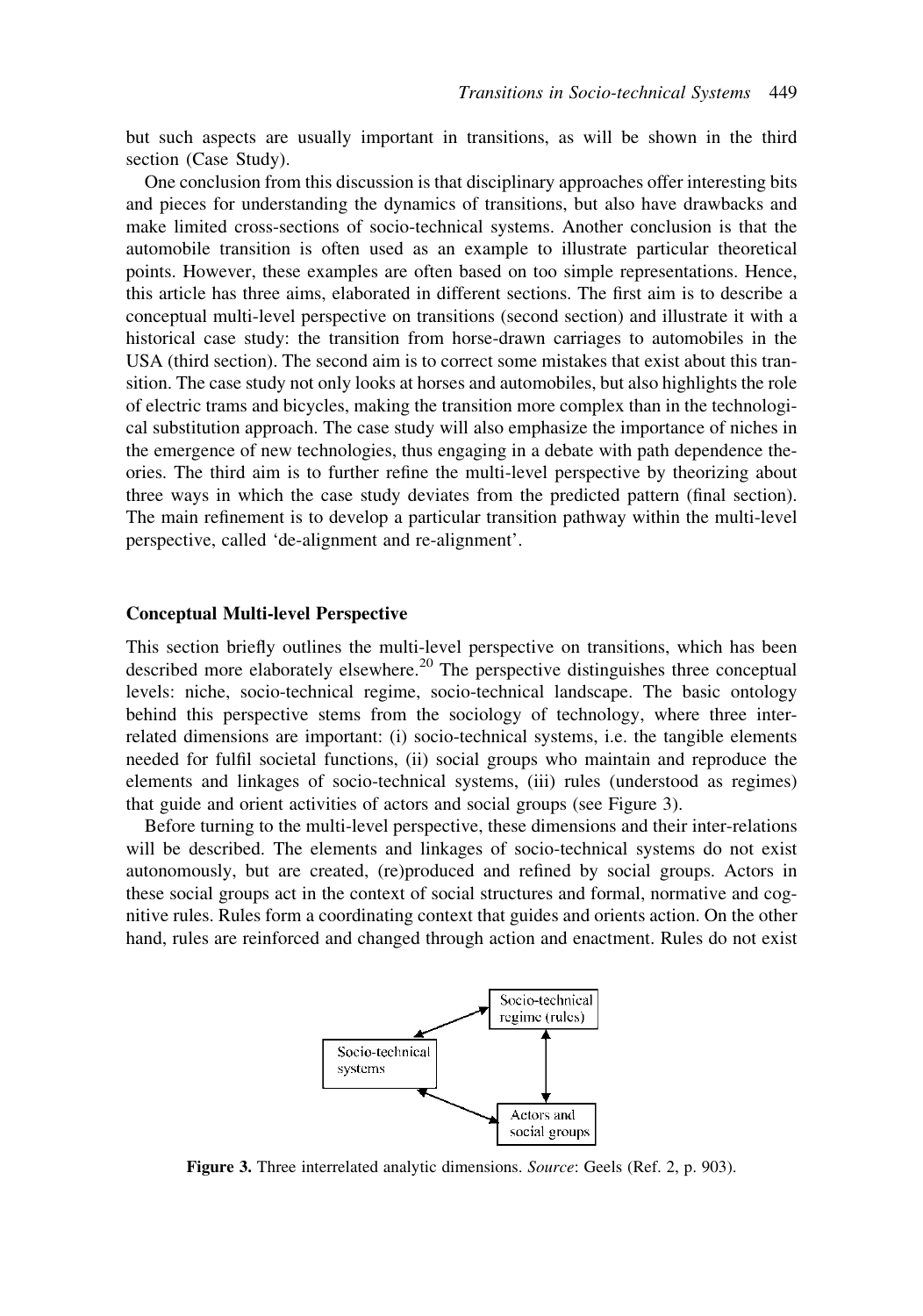individually, but are linked together in semi-coherent sets of rules, called regimes. Nelson and Winter $21$  coined the term 'technological regimes', which referred to the cognitive routines (e.g. search heuristics) that are shared in a community of engineers and guide engineers in their R&D activities. Through their coordinative effects, technological regimes create relative stability at the sectoral level and lead to incremental innovation along technical trajectories. Rip and  $Kemp<sup>22</sup>$  have widened the definition of technological regimes from cognitive routines to the wider sociological category of 'rules', which involve problem agendas, guiding principles, rules of thumb, search heuristics, standards, relevant government regulations and representations of user preferences. The technological regime concept has been further widened to 'socio-technical regimes' that include additional social groups besides engineers, for instance, scientists, users, policy makers and societal groups.<sup>23</sup> Although these social groups have relative autonomy, they also interact and form networks with mutual dependencies. Hence, activities of social groups are aligned to each other. This inter-group coordination is represented with the concept of socio-technical regimes.

The socio-technical regime forms the meso-level in the multi-level perspective (MLP). Through providing orientation and coordination to the activities of relevant social groups, socio-technical regimes account for the stability of existing socio-technical systems. The discussion of the path dependence literature in the Introduction provided several examples of rules that contribute to the stability of existing socio-technical systems, e.g. legally binding contracts, cognitive routines, core capabilities and competences, lifestyles and user practices, favourable institutional arrangements and regulations. Existing systems are further stabilized by social relationships. Actors and organizations are embedded in interdependent networks, which represent a kind of 'organizational capital' and create stability through mutual role expectations. Organizational commitments and vested interests of existing organizations also contribute to the stability of existing socio-technical systems.<sup>24</sup> Furthermore, powerful incumbent actors may try to suppress innovations through market control or political lobbying. Industries may also create special organizations to lobby on their behalf, e.g. industry associations or branch organizations.<sup>25</sup> The material aspects of socio-technical systems also contribute to stability, because of sunk investments. Once artefacts and material networks are in place, they are not easily abandoned and acquire a logic of their own.<sup>26</sup> So, for many reasons, existing socio-technical systems are characterized by stability. This stability is not inertia, but dynamic stability, meaning that innovation still occurs but is of an incremental nature.

Because of the stabilizing mechanisms, it is difficult to create radical innovations within socio-technical systems. So how do radical innovations emerge? Scholars in sociology of technology and evolutionary economics have highlighted the importance of niches as the locus of radical innovations. Because the performance of radical innovations is initially low, they cannot immediately compete on mainstream markets in the regime. Niches act as 'incubation rooms' for radical innovations, nurturing their early development.<sup>27</sup> Niches may have the form of small market niches, with specific selection criteria that are different from the existing regime. Or they may have the form of technological niches, where resources are provided by public subsidies or private strategic investments. These can be R&D projects, but also experimental projects, involving heterogeneous actors, e.g. users, producers, public authorities.<sup>28</sup> Evolutionary economists have highlighted the point that niches provide a trickle of resources that enable a new technology to survive and develop in relative isolation.<sup>29</sup> Sociologists of technology have added the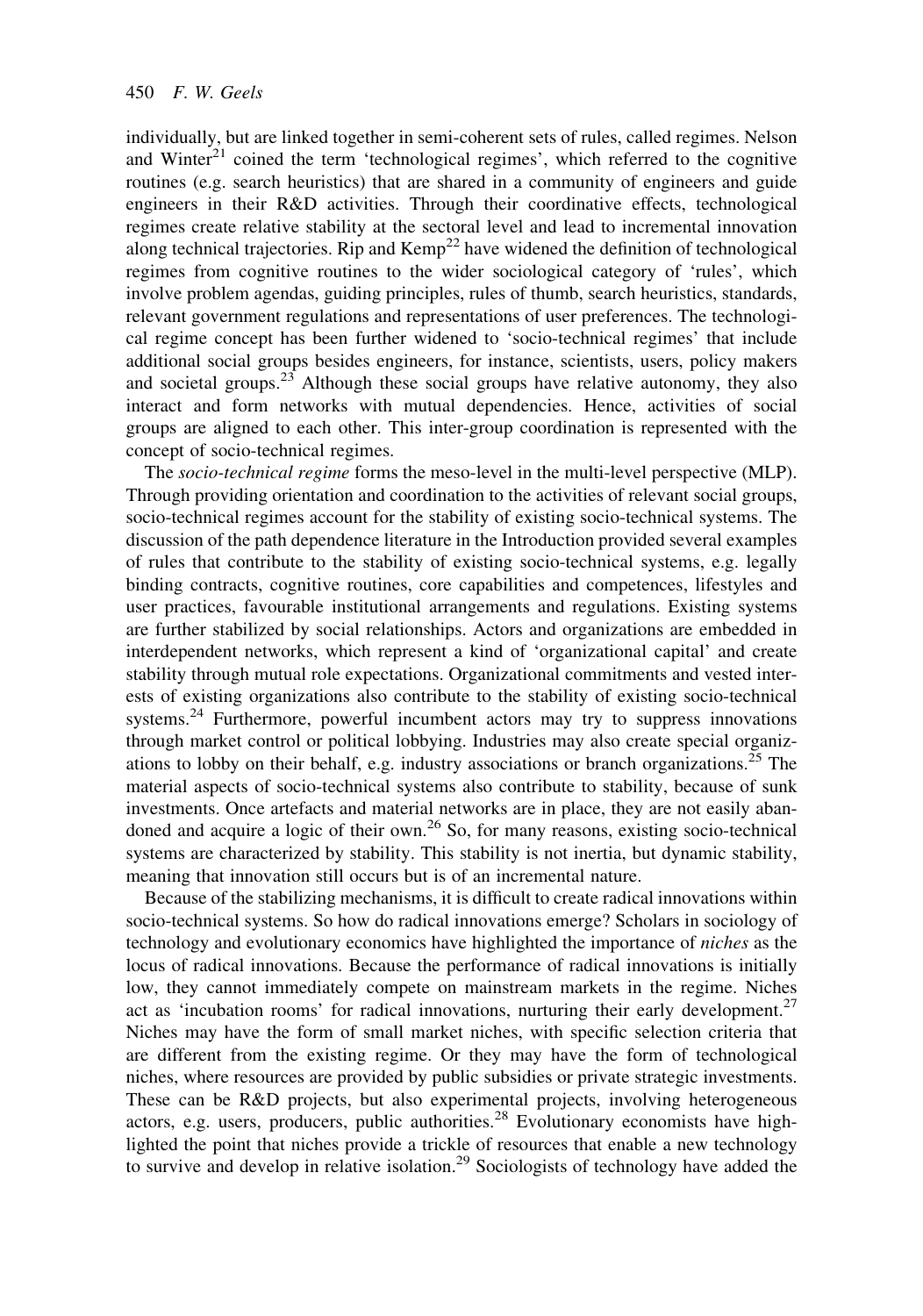importance of socio-cognitive processes, in particular the build up of social networks and the coordination of activities by shared rules and perceptions.<sup>30</sup> In niches there is little stability in the seamless web and much uncertainty. The social networks around new technologies are small and the rules are diffuse and unclear. Actors work in different directions, exploring different trajectories. Niches are important, because they provide space for learning processes on several dimensions, e.g. technology, user preferences, regulations, infrastructure and symbolic meaning. That way the seamless web of an innovation can be further articulated. Niches also provide space to build social networks that support innovations, e.g. lobby groups, user associations and new industry networks.

The macro-level in the MLP is formed by the socio-technical landscape, which refers to aspects of the wider exogenous environment that affect sociotechnical development. The metaphor 'landscape' is used because of the literal connotation of 'hardness' and to include the material aspect of society, e.g. the material and spatial arrangements of cities, highways and electricity infrastructures.<sup>31</sup> Landscape form 'gradients' for action from which it is hard to deviate. They are beyond the direct influence of actors and cannot be changed at will.

The relationship between the three conceptual levels can be understood as a nested hierarchy. The key point of the multi-level perspective (MLP) is that transitions come about through the interplay between processes at different levels.<sup>32</sup> Several phases are distinguished in transitions.<sup>33</sup> In the first phase, radical innovations emerge in niches, often outside or on the fringe of the existing regime. The seamless web of the early innovations is unstable and fragile. There are no stable rules (e.g. dominant design) and there may be various technical designs competing with each other. Actors improvise, engage in experiments to work out the best design and find out what users want. The networks that carry and support the innovation, are small and precarious. The innovations do not (yet) form a threat to the existing regime.

In the second phase the new innovation is used in small market niches, which provide resources for technical development and specialization. The new technology develops a technical trajectory of its own and rules begin to stabilize (e.g. a dominant design). Users build up experience with the new technology, articulate their preferences and may form user clubs to do lobbying work, but the innovation, which is used in specialized market niches, still forms no major threat to the existing regime that is entrenched in many ways (e.g. institutionally, organizationally, economically and culturally). New technologies may remain stuck in these niches for a long time (decades), when they face a mis-match with the existing regime.<sup>34</sup> As long as the regime remains stable, niche innovations have little chance to diffuse more widely.

The third phase is characterized by wider breakthrough of the new technology and competition with established regime. On the one hand, this depends on internal drivers in the niche. Improvements in the price/performance ratio are an important driver, for instance as a result of increasing returns to adoption (see the Introduction). Another important driver is that powerful actors support the innovation and use their financial, organizational or political capital to stimulate its development and help overcome resistance from other social groups. On the other hand, external circumstances at regime and landscape levels are also crucial in this third phase, creating windows of opportunity for novelties in niches. These windows emerge when tensions occur between elements in the socio-technical regime, i.e. when the activities of social groups become mis-aligned. An important reason for these tensions is that social, cultural or economic changes at the landscape level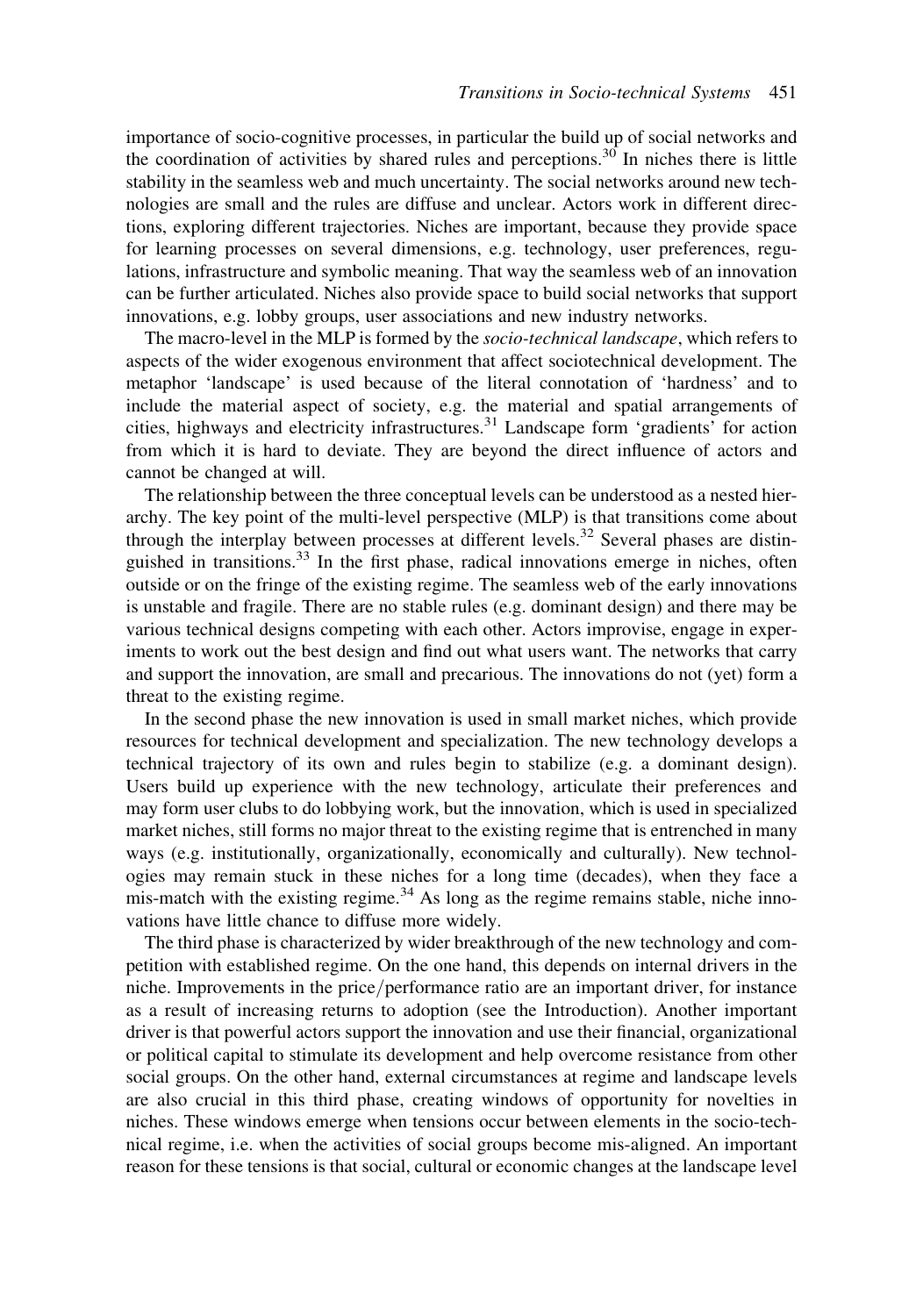put pressure on the regime. Another reason is that the existing regime is plagued by increasing internal problems that cannot be solved by incremental improvements. The regime problems may be exacerbated by tougher regulatory measures and changing user preferences. The multi-level perspective emphasizes that both internal nichedynamics and external developments at regime and landscape level are important for wider breakthrough and diffusion (see Figure 4).

The breakthrough from niche- to regime level does not take place at once, but through a sequence of steps. While the innovation is initially used in specialized technological or small market niches, it captures increasingly larger market niches. Wide diffusion thus occurs through a process of niche-accumulation (see Figure 5). During this process, market shares of the new innovation increase and more elements are created to support the innovation, e.g. infrastructures, regulations, cultural enthusiasm and user practices. The seamless web becomes increasingly stable and gains momentum, because an increasing number of elements is linked together.

As the new technology enters mainstream markets it enters a competitive relationship with the established socio-technical regime. In the fourth phase this leads to replacement, something that is accompanied by wider socio-technical changes. Replacement often happens in a gradual fashion, because the creation of a new socio-technical regime takes time. The new system may eventually influence wider landscape developments.



Figure 4. A dynamic multi-level perspective on transitions. Source: Geels (Ref. 20, p. 87)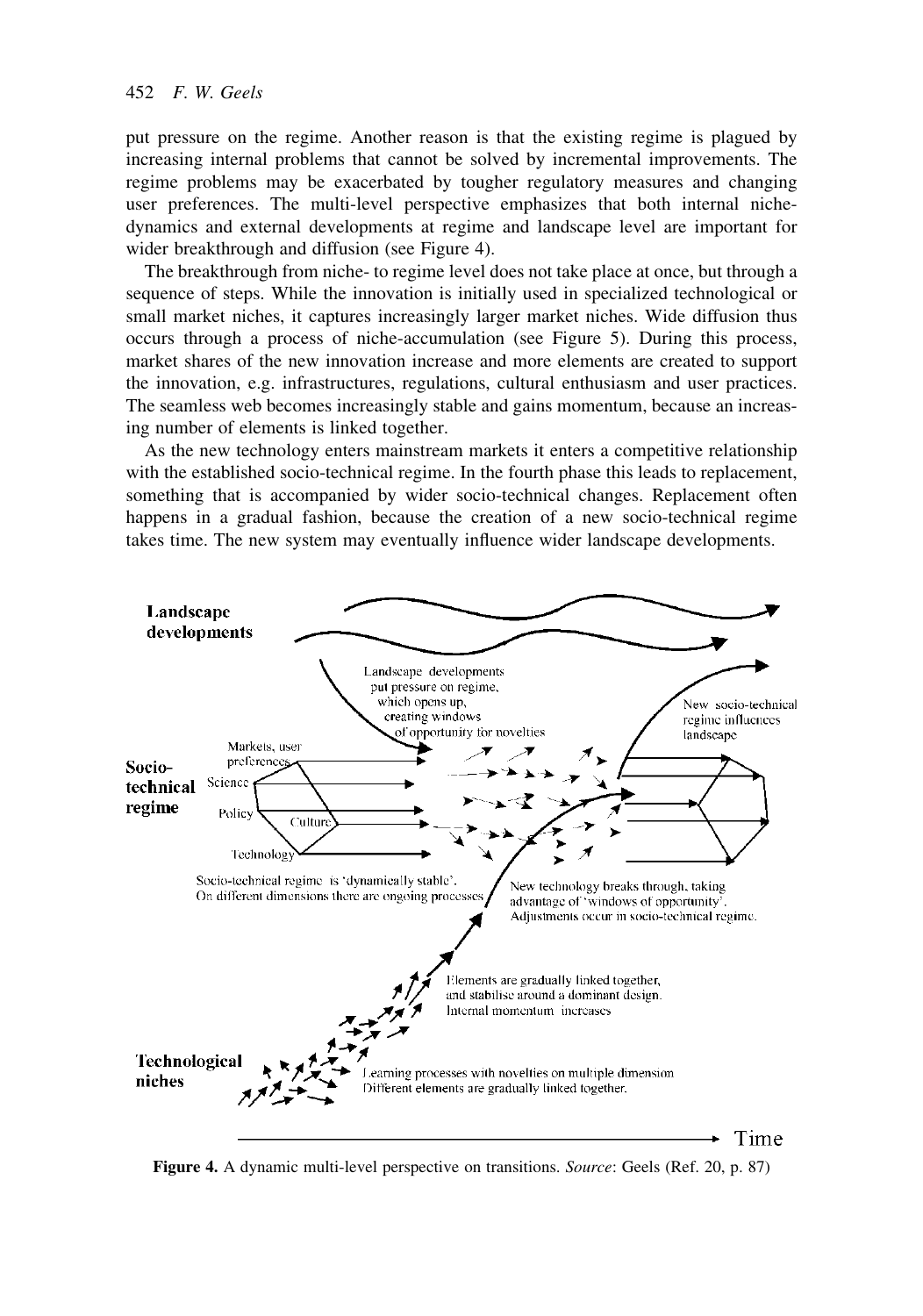

Figure 5. Diffusion as a process of niche-accumulation. Source: Levinthal (Ref. 29, p. 243)

An important aspect of the multi-level perspective is to do away with simple causality in transitions. There is no simple 'cause' or driver. Instead, there are processes at multiple dimensions and levels simultaneously. Transitions come about when these processes link up and reinforce each other ('circular causality').

The multi-level perspective in Figure 4 works from the 'outside in', describing and mapping the entire long-term process. With its emphasis on the alignment of processes at different levels it may seem mechanical and linear, but these impressions disappear when actors and social groups are added. As represented in Figure 4, processes in socio-technical regimes and systems are the outcome of perceptions and (inter)actions of actors and social groups. These social groups try to navigate a transition, find their way through searching and learning, interact in power struggles, controversies and debates. The 'outside in' approach is thus complemented with an 'inside out' approach. Because the linkages between processes at different levels are made by actors in their cognitions and activities, the dynamics are not mechanical, but socially constructed. The dynamics are not linear, because perceptions and strategies of actors change over time. Transitions are complex processes that cannot be overseen or steered from one viewpoint. They are emergent outcomes of interactions between social groups with myopic views and differing interests, strategies and resources. Some groups with vested interests have things to lose, others hope to gain certain advantages. Hence transitions are contested and different groups struggle, negotiate and form coalitions. So the overall dynamic is not a smooth and linear process, but a crooked process, proceeding with accelerations and slowing down.

## Case Study: From Horse-drawn Carriages to Automobiles in American Urban Passenger Transport (1860–1930)

The multi-level perspective sketched above has been illustrated with case studies about the transition from sailing ships to steamships,  $35$  the ongoing transition in Switzerland from industrialized agriculture to integrated production and organic farming,  $36$  the implementation of manure digestion and co-combustion in the Dutch electricity regime<sup>37</sup> and the transition from manual to mechanized cargo unloading in ports.<sup>38</sup> This section presents a case study that partly replicates the MLP and partly deviates from it. The case study is the transition from horse-drawn carriages to automobiles in American urban passenger transport (1860–1930). This transition is often portrayed as a substitution process in which horses were replaced by cars (see the Introduction). The case study in this section will show that historical dynamics were more complex. The focus in the case study is on the societal function of *urban* passenger transport, because new transport technologies (bicycles, electric trams and automobiles) were first developed and used in urban areas, and then spread wider. The description focuses on America, because this country led the way in the shift to automobiles. The focus is on passenger transportation, not on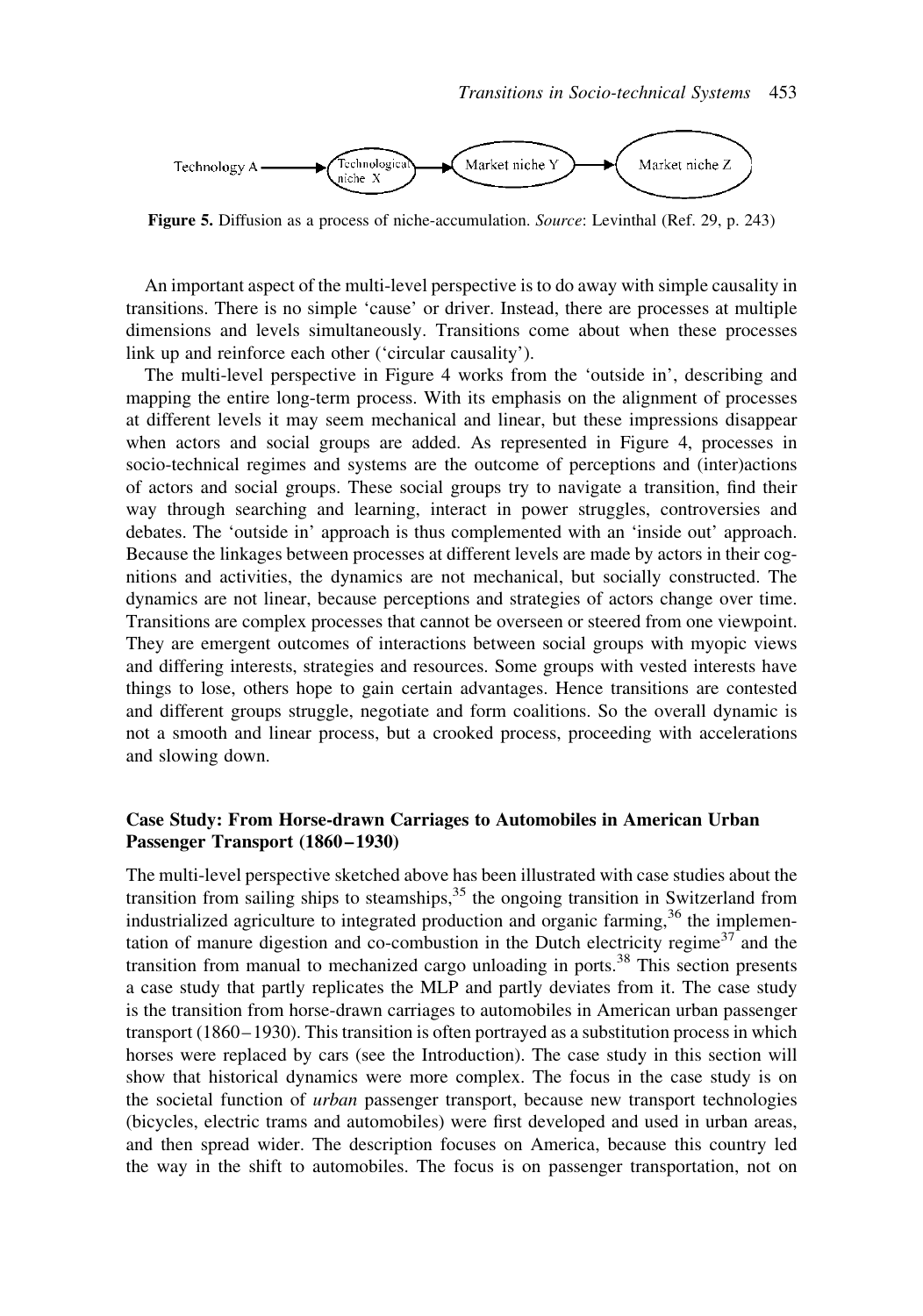freight, because more secondary sources were available. The case-study is not intended primarily to unveil new historical facts, but to replicate and refine the conceptual perspective. Hence it is based on secondary, published material from the history of technology, transport history and urban history. The time period of the case study is 1860– 1930. This means the analysis starts in the period when horse-based transportation was dominant and innovative, and had multiple forms, e.g. omnibus, horse tram, horse taxi (four-wheel hackney or two-wheel cabriolet), horse-drawn wagon for freight transport, and private horses and carriages. The case study ends in the 1930s, when automobiles had established themselves as the dominant transportation mode for the middle classes, and were supported by powerful social groups. After the Second World War the car would diffuse more widely to the working classes. The second graph in Figure 6 shows that the diffusion of automobiles consists of two S-curves, the first from 1900 to 1940 and the second from 1950 to 1990. The case study focuses on the first S-curve. Although not everybody owned a car in the 1930s, it was by then a widely shared opinion that the automobile was the way forward.

The case study has two major aims. The first aim is to illustrate the usefulness of the concepts in the MLP and the importance of linkages between levels. In the late 19th century American society was in flux, with major changes occurring on political, social and cultural dimensions. So it is expected that landscape changes will play a prominent role in the case study. The case study will also show the importance of niches for the emergence of radical innovations. Special attention will be given to the emergence of automobiles, because other authors often refer to it in a too simplistic way (see the Introduction). The case study also highlights the 'inside out' approach, and the coalitions and struggles between social groups (e.g. horse tram companies, policy makers, local residents and automobile clubs). A second aim is to provide material to refine the MLP. On three points the case study deviates from the MLP: (i) the existing regime becomes unstable early in the transition, (ii) there are multiple technologies involved, instead of only 'new' and 'old' technologies, (iii) there is an overall pattern of widening up, prolonged co-existence of multiple technologies and narrowing down to one technology (the automobile). These deviations form the basis for conceptual refinement of the multi-level perspective in the concluding section.

The empirical description is organized in four sub-sections that follow the four phases of the multi-level perspective. In each period, dynamics at landscape-, regime- and nichelevel are described and summarised at the end of each sub-section.



Figure 6. Diffusion curve in US automobile registrations, 1900–1940 and 1900–1990. Source: Based on data from Mowery and Rosenberg (Ref. 39, p. 50)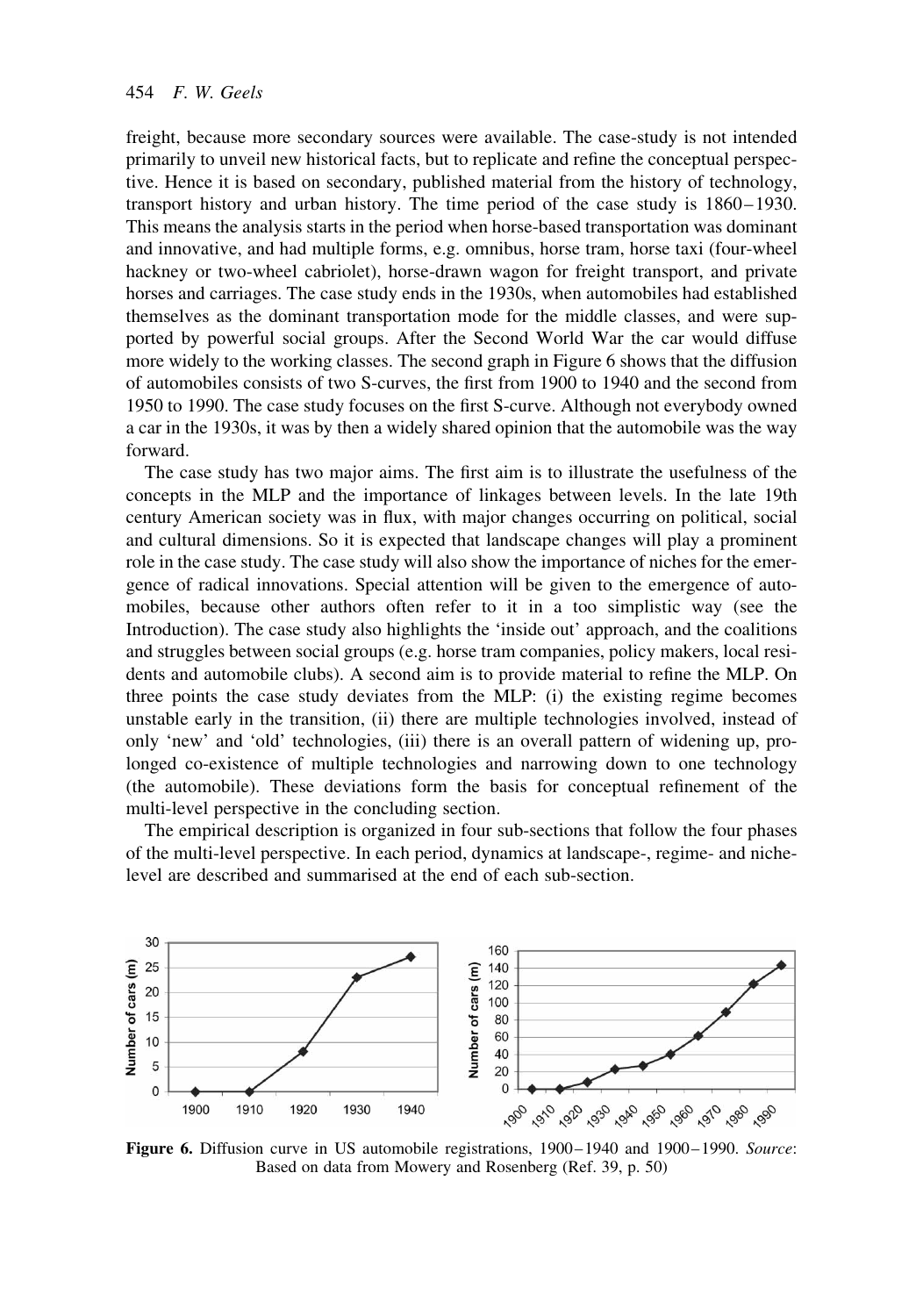#### Expansion of Horse-based Transportation (1860–1885)

In the second half of the 19th century, industrialization and urbanization were two important landscape developments. The emergence of steam power enabled a relocation of factories to cities, where railroads provided cheap coal. In tandem with this relocation, people increasingly moved to cities, which, as a result, expanded in size.

The landscape change of urbanization created pressure on the urban transport regime. The expanding cities led to longer travel patterns, which were harder to do by foot. Hence, innovations were developed in the urban horse-based transport regime, mainly for middle- and high classes. Middle-classes began to use the omnibus, a rectangular 'box on wheels', drawn by horses and carrying between 15 and 25 people. New York had 70 omnibuses in 1830, 350 in 1849 and a peak of 683 in  $1854.<sup>40</sup>$  Upper classes had their own private carriage or used horse-drawn taxis. An important innovation was the horse tram: horse-drawn carriages on railroads. This way a horse could pull a vehicle at 30% higher speed and haul 100% more passengers.<sup>41</sup> They replaced omnibuses on busy routes in the 1850s and 1860s and became the first urban mass transportation mode. In 1880 there were around 19,000 horse trams in America, operating on an infrastructure of  $4800 \text{ km}^{42}$  Large horse tram companies operated fleets of thousands of horses, housed in large stables. The large stables also entailed risks, in particular disease and fire. Hence cities created a wave of stable regulations. Thousands of stable boys, blacksmiths and carriage manufacturers were involved in the feeding and stabling of horses, and maintaining the carriages. Feeding and stabling accounted for more than 50% of the tramway companies' costs. $43$  City authorities formed sanitation departments to clean the streets of horse manure. In sum, an entire regime was created around horse-based transportation, involving many social groups. This regime expanded until the end of the 19th century. Horse trams, carriages, wagons and pedestrians all mixed in the streets. Although streets were used for transportation, they also functioned as social meeting places for play, social talk and street vending. Streets were unpaved dirt roads or covered with rough cobblestones. Horse-drawn vehicles experienced cobblestones as problematic, because it damaged the wheels. Hence, there was pressure to smoothen street surfaces. A first wave of street improvements began after the Civil War (1861–1865), using macadam (alternating layers of stones, large ones at the bottom and smaller ones on top). The street improvements encountered setbacks in the early 1870s, because of financial scandals, overspending and corruption. Road improvement was also hindered by local residents, who traditionally had the power to administer their streets. Local residents had no interest in smoothening street surfaces, because for them traffic was more of a hindrance than a benefit. Many residents felt that smooth road pavements were for the rich and not for average citizens.<sup>44</sup>

Various new transport options emerged in particular niches. The earliest bicycles were developed in the 1830s as toys for the upper classes. At the end of the 1860s a new application domain was articulated: bicycle racing on racetracks. The users were athletic young men, wanting to prove their skill, courage and strength.<sup>45</sup> These user preferences gave rise to the Penny-farthing that had a very large front wheel, which enabled high speed, but was unstable. Because the bicycle functioned as an adventure machine,<sup>46</sup> this instability was not seen as a problem. Another radical novelty were electric automobiles. The first experiments with these vehicles date back to 1842, but they suffered from weak electric motors and heavy batteries. There were also attempts to use steam engines for road transportation.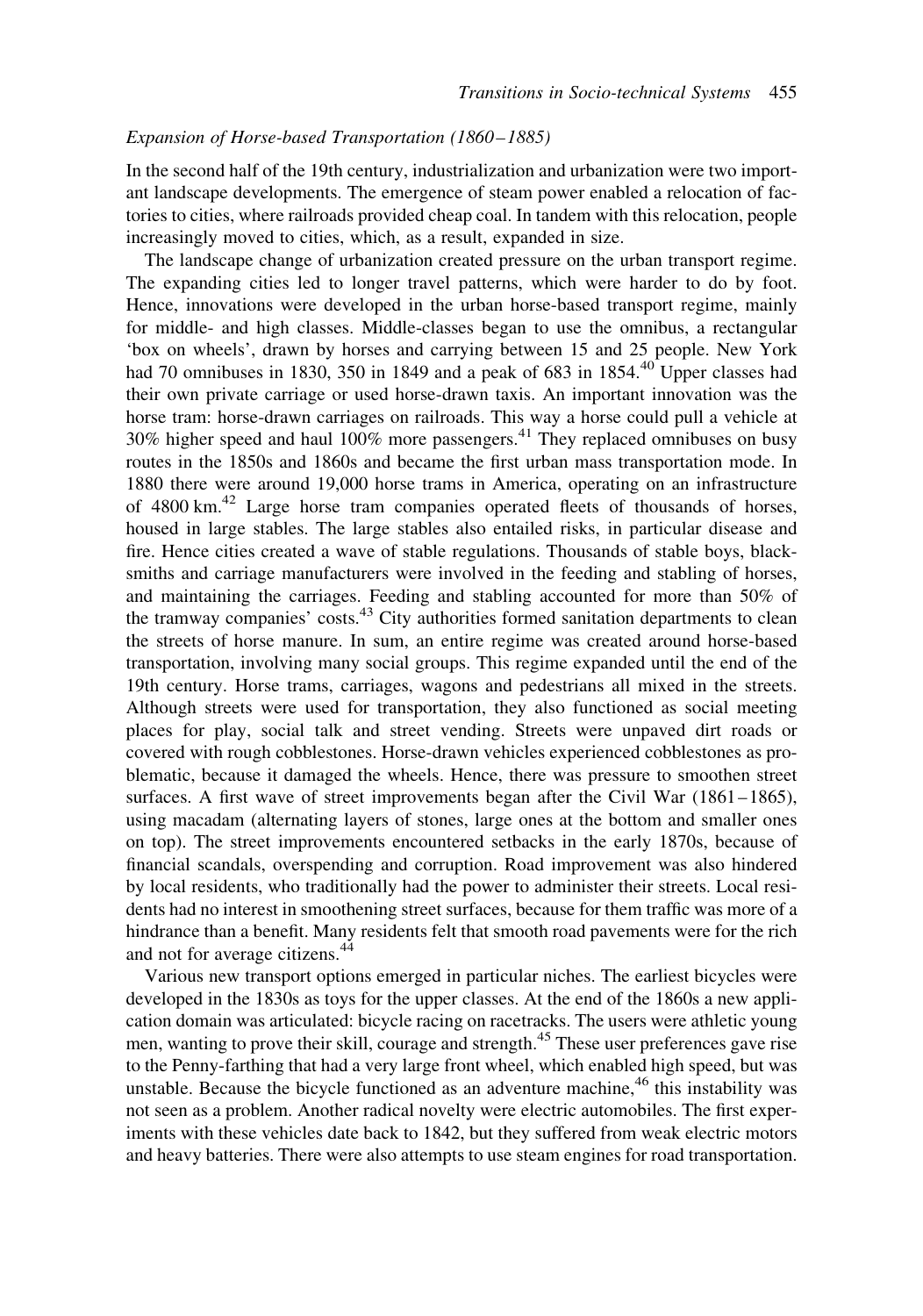Steam buses were commercially used in London in the early 1830s, but steam engines were heavy and cumbersome, and prone to boiler explosions. In the 1860s steel made possible new boiler designs and lighter steam automobiles. In America, this resulted in a new design trajectory: smaller and lighter steam vehicles. Roper, for instance, built a light (650 pound) steamer in 1863, capable of doing 20 miles per hour. In the 1860s and 1870s, steam automobiles were used as fascinating novelties at racetracks and in circus parades. $47$ Although further technical improvements were made in the 1870s and 1880s, steam automobiles did not catch on, because of public resistance and regulation. The regulators reflected public opinion when they banned steamers because of their speed, smoke, steam exhaust and potential for explosion.<sup>48</sup> Other niche innovations were formed by mechanical ways to propel trams. Because horses were expensive, horse tram companies had an interest in alternative propulsion options. One option was steam, used either in the form of steam engines or as cable cars, i.e. trams that were pulled by underground cables powered by a central steam engine. Another technical option was the use of electric motors and wires. Electric trams formed a technological niche between 1879 and 1888, when they were tried out at expositions and exhibitions.

In terms of the multi-level perspective there was some interaction in this period between landscape changes and regime dynamics, in particular the expansion of cities that created pressure on the transport regime, which responded with incremental innovations such as the omnibus and horse tram. Radically new transport options (bicycles, electric vehicles and steam automobiles) were developed for particular niches. These experimental novelties were not meant for practical transport purposes, but for fun and entertainment. They formed no threat to the existing regime. Only the development of alternative options to propel trams had some potential, because they might provide a solution to the high-cost problem of horse trams.

#### Heating up and Fluidity in the Urban Transportation Domain (1885 – 1903)

At the end of the 19th century America was a society in flux. There were many external landscape changes that influenced dynamics in the regime and the niches. Some landscape developments of the earlier period continued, such as industrialization and the growth of industrial cities. A new landscape development was immigration. In the 1880s and 1890s about 600,000 people annually entered America.<sup>49</sup> In the growing cities, immigrants and working class people lived in crowded and filthy slums. Cities came to be seen as filthy, unhealthy and dangerous. In reaction, many middle-class American families began to develop a cultural preference for suburban living, something that was seen as a haven from the tumultuous society.<sup>50</sup> The middle class expanded in this period, as the number of salaried employees, managers, technicians, clerks and engineers grew in corporations and government. The new middle class had more money and more work-free leisure time, to be enjoyed in the form of entertainment. This led to a new popular culture, where values such as entertainment, excitement, fun and active sporting became highly valued. Another cultural landscape development was the increasing attention in public debates for health and hygiene. The emerging hygiene movement and new health professionals thought that the abundance of decaying organic filth filled the air with poisonous vapours, miasmas, which caused epidemic diseases. Light and fresh air were thought to improve public health. Hence, parks were built to function as the lungs of the city. Another cultural macro-development was societal enthusiasm about electricity, which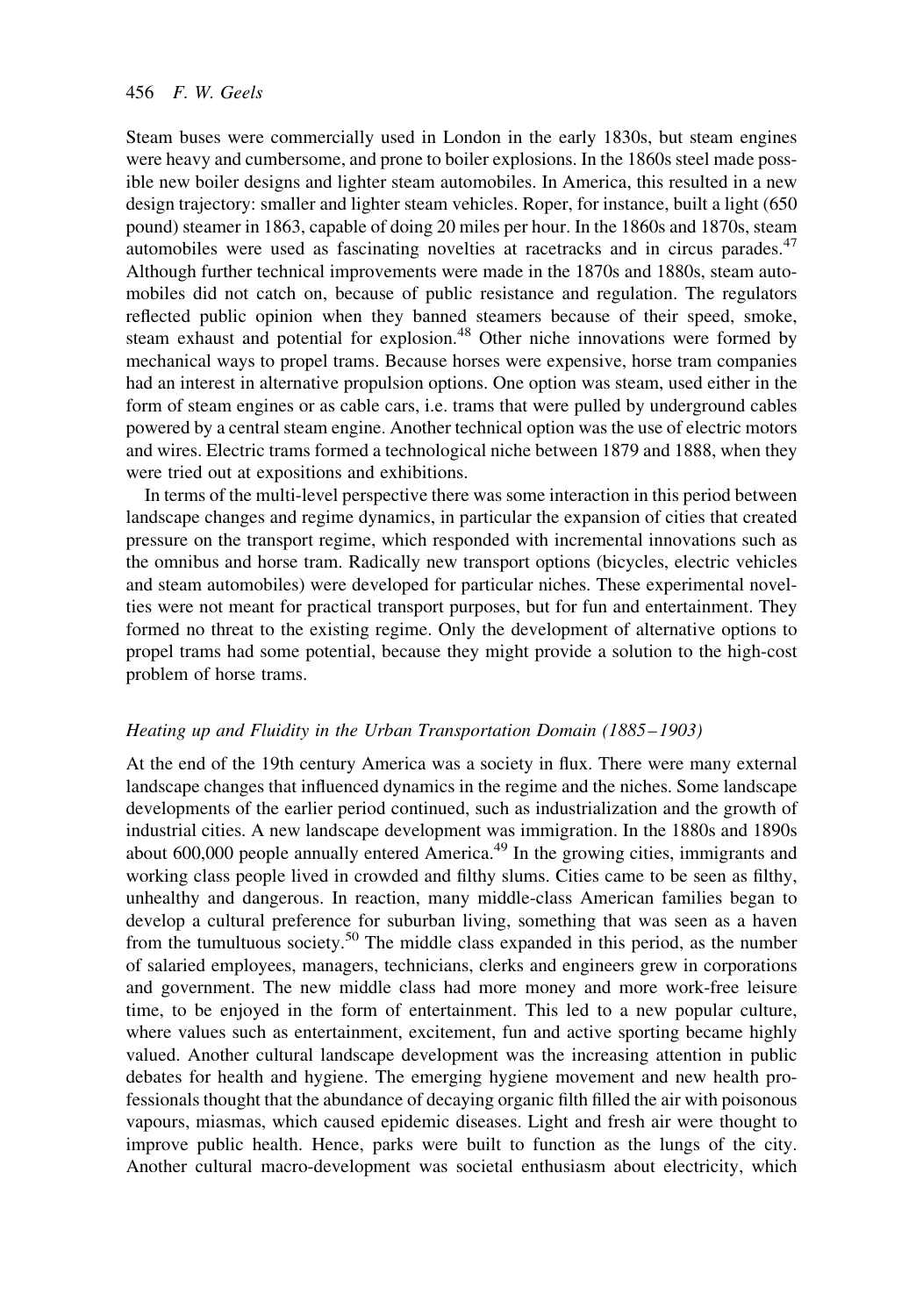was seen as the symbol of a new age. This cultural enthusiasm stimulated investors to put their money in electric trams, electric light, and electric automobiles. A landscape change on the political dimension was the expansion of public administration. Both on local, state and federal level, public authorities acquired more responsibilities and public tasks. The period between 1890 and World War I is often characterized as the 'Progressive Era'. Policy makers and reformers aimed to end political corruption and address poverty and urban problems. Sub-urbanization was seen as a way to reduce urban problems. To facilitate commuting between home and work, policy makers and reformers encouraged the spread of electric trams and engaged in street improvements.<sup>51</sup> Cities also linked individual parks through a series of 'parkways', climaxing in the Parkway movement in the 1890s. This was part of a wider trend to segregate and reform public space.<sup>52</sup> Streets were cleaned up, selling on the street was forced off thoroughfares, and recreational activities were pushed into parks and playgrounds.

The landscape development of urbanization stimulated the expansion of horse-drawn transport. Between 1870 and 1900 the use of horses for transportation grew exponentially for horse trams, freight wagons, taxis.<sup>53</sup> The landscape development of creating parks and parkways influenced the transport regime, in the sense that it helped to give carriage driving a new function. As the upper classes drove their carriage in parks at evenings and in the weekend, driving in the open air became associated with fun. It also stimulated the mobility practice of high speed. Riding with carriages on parks and parkways gave rich people the exciting experience of high speed.<sup>54</sup> But the wider landscape developments also create pressure on the urban transport regime, leading to problems and tensions. The first problem was high cost for tram companies, related to the feeding and stabling of horses. Hence horse tram companies became more interested in alternative options to propel trams, e.g. with steam or electricity. The second problem was congestion. Streets in most cities were not built to accommodate high traffic flows. Horses and wagons occupied much street space, and different transport modes operated at different speeds, hindering the overall flow. A few slow vehicles could create major traffic jams. The third problem was safety, related to kicking and biting of horses or being overrun by carriages. The fourth problem was pollution. Horses produced a huge amount of manure, over 150,000 tons annually in New York,<sup>55</sup> but stories that streets were covered in metres of manure are exaggerated. Although the amount of manure was a problem, there was also increased sensitivity for the matter, something that was related to the wider hygiene movement and cultural attention to health and hygiene. Manure was thought to provide a likely vector for bacilli that caused respiratory infections. Hence, horses acquired a negative symbolic meaning in public debates. In sum, the expansion of horse-based transport regime created major problems in technical, economic and cultural dimensions.

The regime problems created windows of opportunity for the diffusion of transportation technologies that were developed for special niches in the previous period. Some of these technologies also linked up favourably with external landscape changes, increasing their viability. Some of these options developed rapidly from niche to alternative transport regime, in particular the electric tram. Others conquered market niches and enjoyed high cultural enthusiasm, in particular, bicycles and automobiles. These transport options, their relationship to landscape changes and the further socio-technical changes they triggered, will be discussed below, as will the struggles concerning road pavements that divided the city.

The first market niche for electric trams was created in 1888 by Frank Sprague in hilly Richmond, where horses had difficulty to draw trams uphill. The wider diffusion of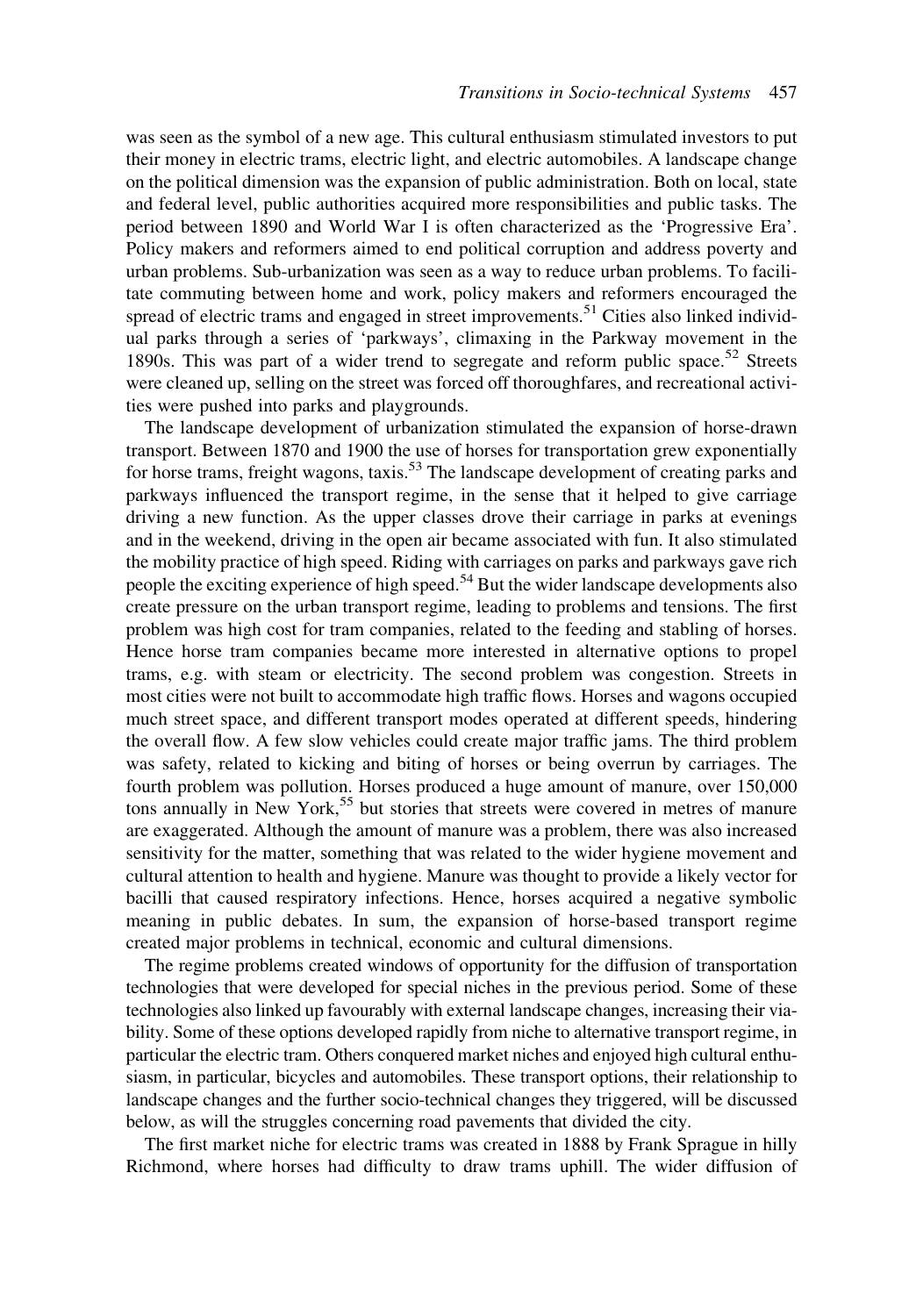electric trams was very rapid. In 1890, 16% of American street railways were electrified, about 70% were horse or mule powered and 14% consisted of cable cars or steam railways. By 1902, 97% of American street railways were electric.<sup>56</sup> So, with regard to tram propulsion, electric motors replaced horses in 14 years. Horses were, of course, still used to pull taxis, private carriages and freight wagons. The electric tram quickly developed into a new transport regime, because of several reasons. One reason was technical and economic advantage. The electric tram was about twice as fast as the horse tram (12 mph vs 6 mph) and it eliminated the problem of horse manure. Operational costs were lower, reducing the cost per car-mile from 8– 11 cents for horsepower to 1.5 cents for electric power.<sup>57</sup> A problem for the electric tram was the high initial costs for the creation of a new infrastructures (e.g. electricity wires, stronger rails) and the purchase of electric trams. However, as a result of scale advantages and learning by doing, the price of electric trams decreased over time, from US\$4500 in 1889 to \$750 in 1895.<sup>58</sup> A second reason was that powerful social groups supported the electric tram. Horse tram companies were eager to replace their expensive horses by cheaper electric trams, although switching costs created some problems. Real estate promoters invested in tram lines because they increased the value of their land.<sup>59</sup> Electric light companies promoted the electric tram, because it provided an additional electricity market that perfectly complemented their night-time light market. Local authorities and urban reformers also promoted the tram as a means to enhance sub-urbanization. In addition the electric tram linked up well with the general cultural enthusiasm for electricity and its uses. Because of this enthusiasm, investors were willing to put money into trolleys and help horse tram companies make the switch. As the use of electric trams spread across the country, it had wider socio-technical knock-on effects. First, the trolley contributed to sub-urbanization by creating an urban system of mechanized mass transit, that was relatively cheap—5 cents a trip with free transfers.<sup>60</sup> The trolley enabled people to travel between work and home. Second, trolleys stimulated tourism for lower classes, e.g. day trips, picnics or walks in the countryside, particularly when local tram networks were connected to each other after 1900, resulting in an interurban transport network.<sup>61</sup> The popularity of tourism created new transport patterns that would later link up with automobiles. Third, trolleys stimulated a cultural change in the perception of the function of streets. Streets were increasingly defined as transport arteries, rather than as social meeting places. Fourth, the trolley contributed to a cultural change in the attitude of local residents with regard to high-speed vehicles in the street. This did not happen overnight. Early trolleys encountered protests, because they caused accidents and killed people.<sup>62</sup> In 1900, the Popular Science Monthly noted:

Prejudice against mechanically-propelled vehicles has gradually worn away, probably because of the introduction of cable and trolley cars, and at the present the majority desire to see the substitution of mechanical for animal power.<sup>63</sup>

A new transport option that enjoyed high cultural popularity for recreational purposes was the bicycle. The introduction of the safety bicycle (1885), based on two wheels of the same size and a tubular frame, made the bicycle accessible for wider user groups such as women and elderly men, for whom stability, safety and easy riding were important selection criteria.<sup>64</sup> The mobility practice of driving for fun and entertainment, first articulated with horse-drawn carriages in parks, was further developed with bicycles. In the 1890s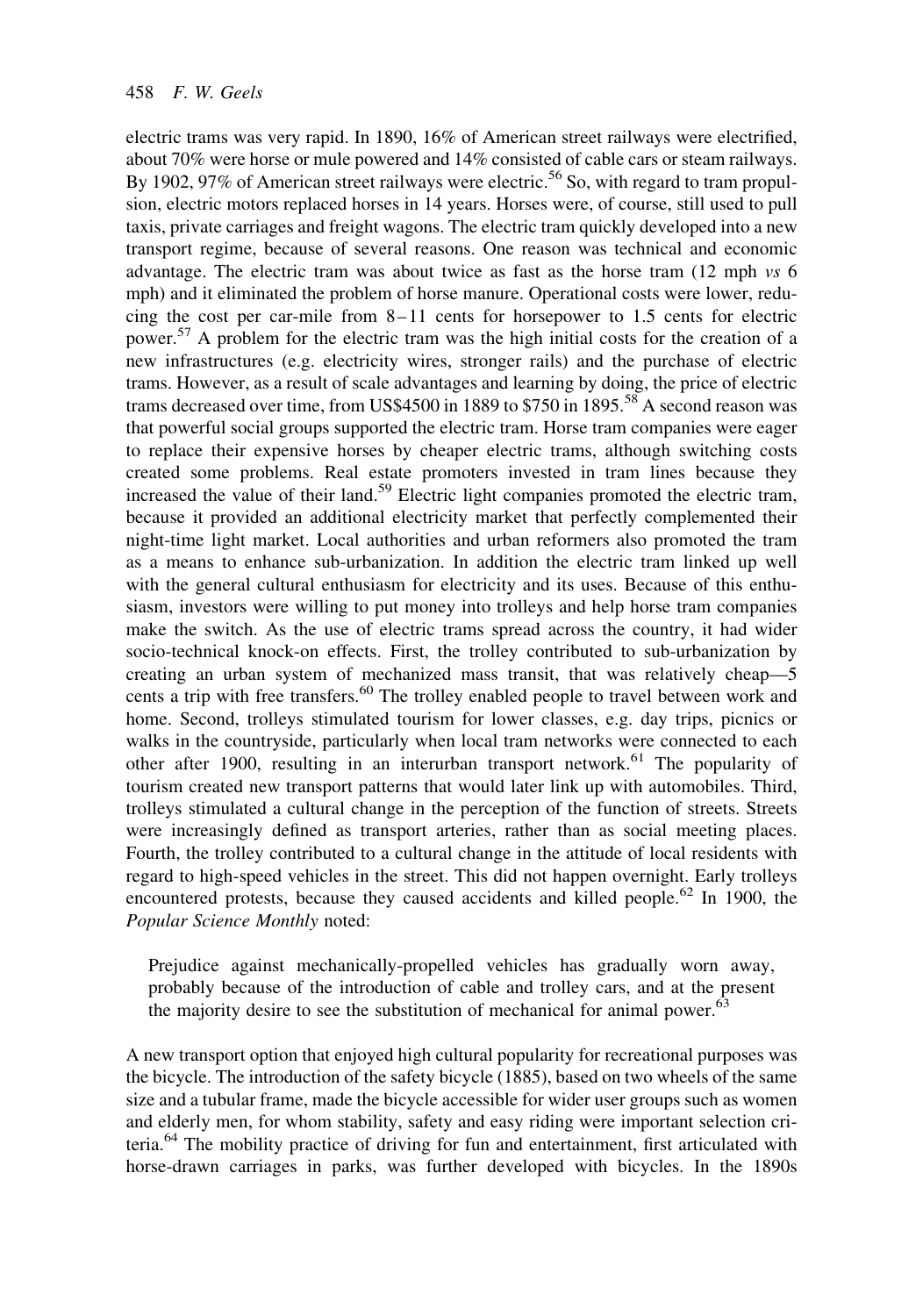'touring' with the bicycle became very popular, because it linked up with wider cultural developments at the landscape level, e.g. the cultural values of recreation and fun, but bicycles also linked up with the health movement and cycling was seen as 'practising hygiene'. The popularity of cycling led to the bicycle craze of 1895– 1896, followed by a collapse of the world market in 1897. The bicycle industry was faced with over-production and prices went down, bringing the bicycle into reach of labourers. Another effect of the market crisis was that many bicycle producers diversified their activities to developing automobiles.<sup>65</sup> As bicycle use spread, it had wider socio-technical knock-on effects. First, experience with the bicycle gave rise to the articulation of new user preferences and mobility practices. Individual driving and flexible driving were two new functionalities, celebrated in the mobility practice of touring. Another new element was the creation of bicycle clubs, which developed into lobby organizations for better roads (the Good Roads movement). Third, bicycles led to the further articulation of production technologies, e.g. interchangeability of parts and automated manufacturing methods using special-purpose machine tools. The bicycle industry also introduced new elements in metalworking, in particular sheet metal stamping and electric resistance welding.<sup>66</sup> These techniques facilitated quantity production and were later used in car manufacturing.

Another important development in urban transport was the change in the road pavement. Dirt roads and macadam pavements became unsatisfactory, because heavy wagons tore them apart. The 1890s were characterized by a new wave of street improvements, using concrete and asphalt. These street improvements involved a power struggle between local residents and middle-class reformers.<sup>67</sup> Local residents resisted road improvements, because they saw roads as social meeting places, not as transport arteries. This power struggle was influenced by an external landscape development, the expansion of public administration and the transfer of power and responsibilities to public authorities. The traditional right of local residents to administer their streets was gradually eroded and transferred to local authorities. Middle class reformers increasingly acquired powerful positions such as municipal engineers, city planners, reform-minded politicians and judges. In these positions, they were able to implement legal changes in the administration of streets and push through their ideas about the function of streets.<sup>68</sup> As a result, by 1900, American cities had built hundreds of miles of parkways and boulevards, paved with macadam, concrete or asphalt.

In this period, automobiles emerged as a radically new transport option. This niche innovation triggered much societal enthusiasm, because it linked up with several wider landscape developments. Early automobiles were constructed by adding petrol engines, steam engines and electric motors to existing coaches and tricycles. Light steam automobiles were improved, using petroleum instead of coal to heat the boilers. Serpollet's flash boiler (1889) made it possible to start steamers within 5 min. Electric vehicles were improved, using lighter Fauré batteries developed in 1881. Although the first electric vehicle was a light carriage (1881), heavy carriages were easier to electrify, because they could better carry the weight of batteries. Batteries powered small electric motors placed close to the wheels. Electric vehicles borrowed the mechanical 'controller' from the electric tram, which allowed easy starting, acceleration and gearing. Electric cars were considered clean, quiet, reliable and easy to handle. With regard to gasoline cars two trajectories were followed. The first trajectory was to add gasoline engines to bicycles and tricycles, e.g. Benz' car of 1885. The second trajectory was to add gasoline engines to carriages, e.g. Daimler in 1885 (Figure 7).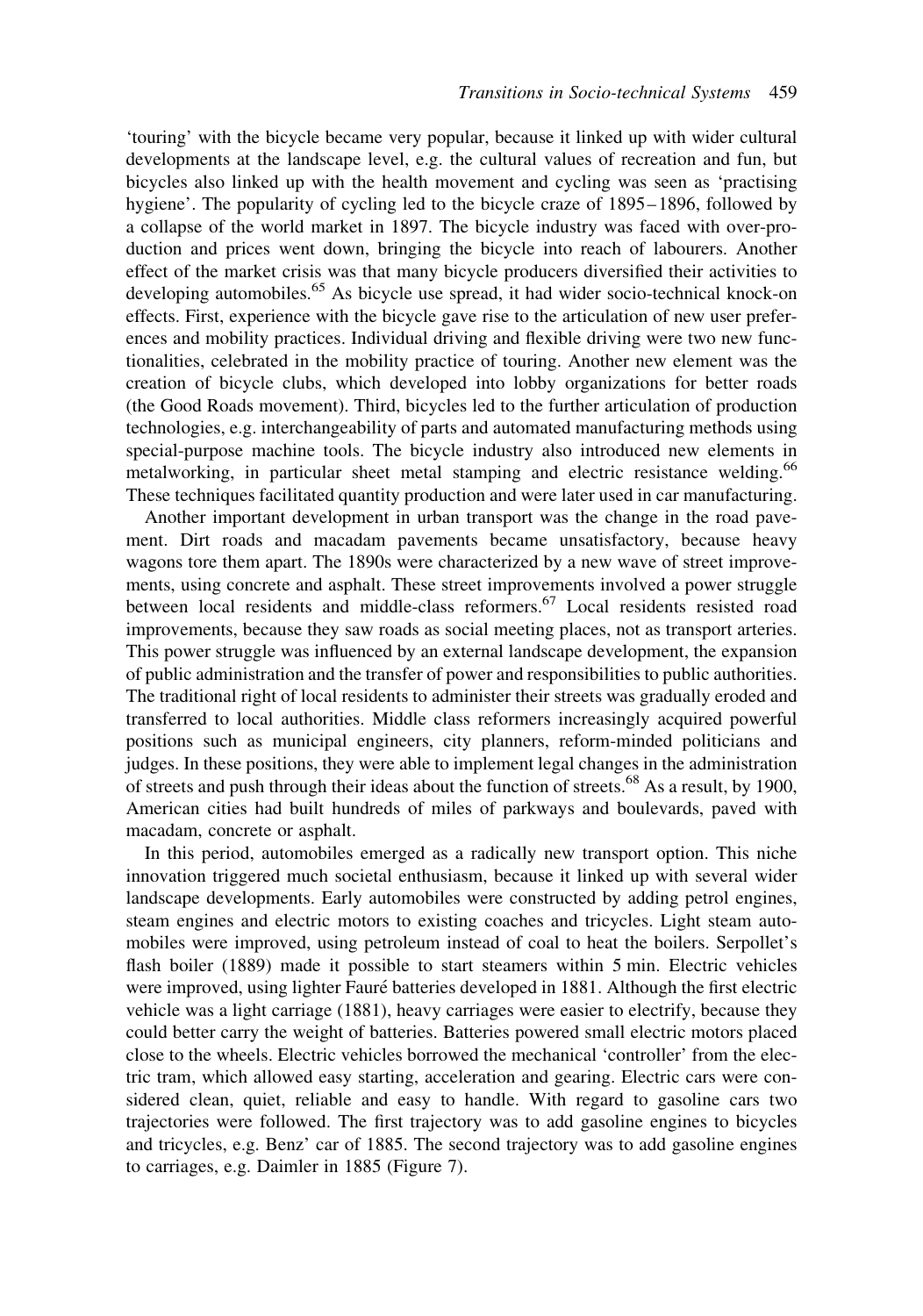

Figure 7. Daimler's horseless carriage from 1885. Source: Georgano (Ref. 69, p. 10)

Gasoline cars had to overcome several technical bottlenecks, because of specific characteristics of internal combustion engines (ICE). An ICE cannot deliver power from standstill, because energy is required to start the movement of pistons, connecting rod and crankshaft. During starting the engine needs to be uncoupled from the wheels, to prevent stall. Hence, a clutch is required. Another characteristic is that the ICE works better at higher speeds and increasing revolutions. A common complaint was that early gasoline cars easily stalled at low speeds.70 Another problem was to transmit power from the engine to the wheels. Several options were tried, e.g. cogwheels, belts and chain-drives borrowed from bicycles. The complex gearing and transmission techniques in gasoline cars required extra space. Builders of gasoline cars began to change the chassis, in the form of an extra 'nose' (hood). Over time this 'nose' became longer, while the boxy coachwork was built lower. Gasoline cars thus developed a particular form.

In the early 1890s the main technical teething problems were solved, but the early cars were fragile and had little power. It was widely thought that the new automobile would be an urban car, because only cities had large amounts of newly created smooth asphalt and brick roads on which these fragile machines could operate. In the following years, four niches were explored by automobile pioneers. The first was the taxi, still dominated by horse-drawn hackneys and cabriolets. The gasoline car was not very suited for this niche, because of the difficulty of driving them at low speeds and frequent stops.<sup>71</sup> Electric vehicles were easy to start and accelerate. Furthermore, because the electric tram experienced much success in these years, it seemed logical that electricity would be the way to mechanize transportation. The electric car was thought to fill in the gaps of the electric tram network. The short range of electric vehicles was not perceived as a major problem in this niche and could be dealt with through fleets of urban taxis. In the late 1890s many countries experienced a 'lead cab fever', as electric taxi's appeared on the streets of major cities: London (1897), Paris (1898) and Berlin (1899). In America electric cabs were first operated by the Electric Vehicle Company (EVC) in 1899. Between 1899 and 1902 electric vehicles enjoyed great popularity in the taxi niche.<sup>72</sup> This enthusiasm died out however, because batteries proved to be vulnerable, suffering from frequent breakdowns. Furthermore, the EVC became embroiled in legal and financial scandals, and went bankrupt in  $1903<sup>73</sup>$  So the exploration of the taxi niche by early automobiles failed.

The second niche was the luxury niche of promenading in parks, driving to picnics and tea parties. Early gasoline cars were not suited, because they were difficult to start and operate at low speeds. Hence, electric vehicles seemed an appropriate choice. The resulting electric 'society cars' were exclusive and designed to show off wealth. In a number of large American cities, automobiles were initially banned from use in parks, but automobile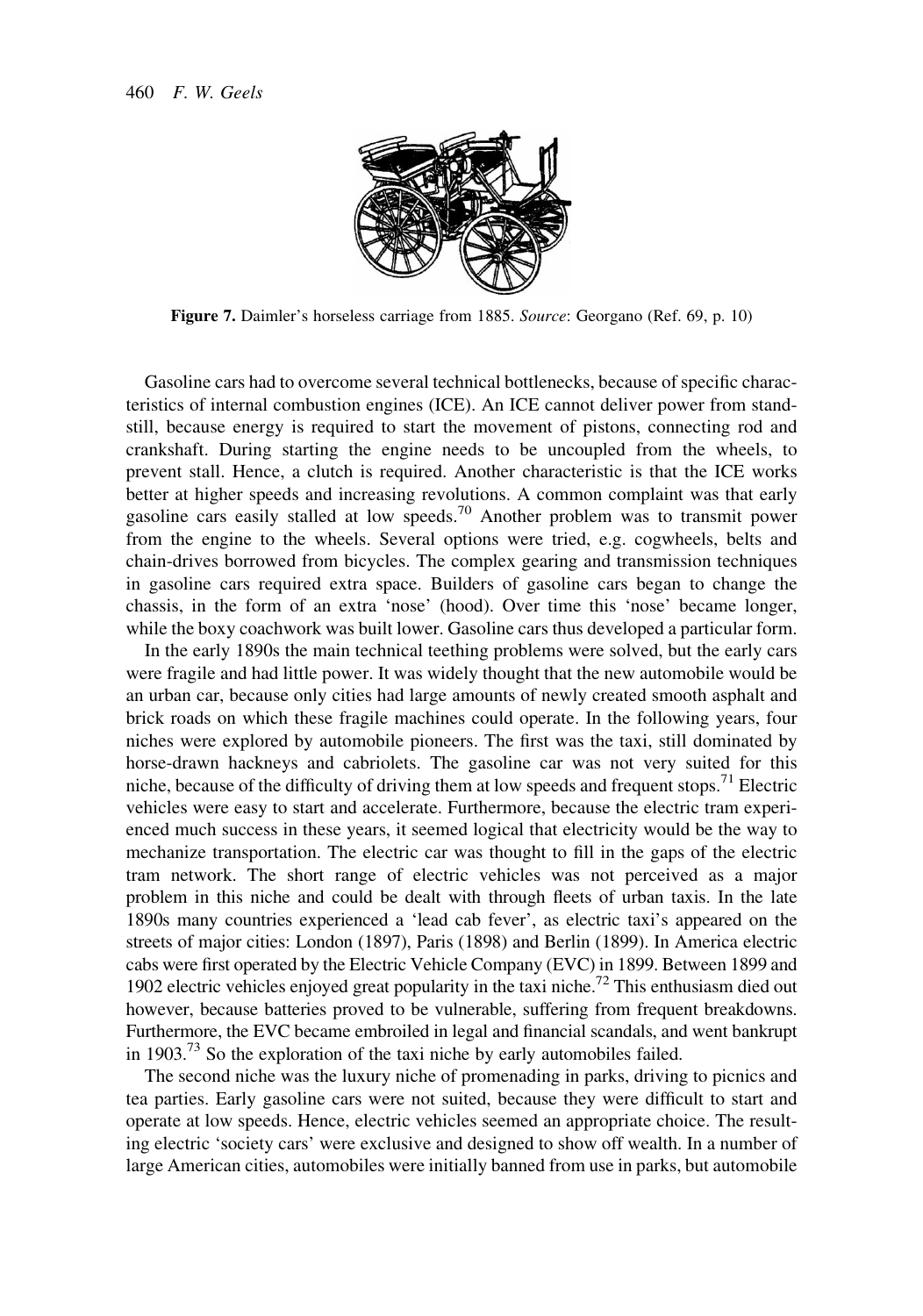owners successfully challenged these bans in court, and in 1899 automobiles were officially being allowed into Central Park, New York. The permits were only issued for electric vehicles, because they were relatively quiet and less frightening to horses than noisy gasoline cars.<sup>74</sup> Parks, spaces that were newly created in the Parkway movement, thus became an arena for contestation. In the luxury promenading niche, electric vehicles competed more with the traditional horse-drawn carriage than with the gasoline automobile. In this niche the short range of electric vehicles was not perceived as a problem.

The third niche was racing. The first official road race was in 1894 over 199 km from Paris to Rouen and back. This race attracted much interest and press publicity. The first American race was the Times-Herald race in 1895. Car races were very popular, attracting many spectators and press interest.<sup>75</sup> The niche of car racing resonated with new cultural values at the landscape level, e.g. excitement and danger, physical prowess, elite status, masculine courage, aggressiveness and striving for records. Automobile clubs were set up to organize races: France (1895), Belgium (1896), Italy and England (1897) and the USA (1899). In short-distance races on tracks, electric vehicles gave good competition to gasoline cars, taking advantage of their momentary energy outburst, but in long-distance races electric vehicles encountered problems with the limited energy content of the lead acid battery, and low reliability and sturdiness. The racing niche played a major role in forming the perception of what 'the automobile' should be able to do. Long range and high speed were established as prominent performance criteria. These performance criteria influenced the technical form of the car, which changed from a high boxy carriage to a low and long vehicle, more aerodynamic and sportive. The new user preferences materialized in a dominant design, the Mercedes of 1901 (Figure 8).

The fourth niche was touring in the countryside. Early touring was mainly for sporting 'dare-devils', because cars were weak and often broke down, but this aspect added to the challenge and excitement of touring, allowing drivers to demonstrate their technical dexterity in making repairs.77 The touring niche was very popular because it linked up with cultural values at the landscape level, e.g. adventure and technical skill. It succeeded the bicycle as 'adventure machine'. Touring was also experienced as 'active travelling', and strengthened two new functionalities, which were first introduced with the bicycle: individual and flexible mobility. Drivers could choose their own route, not constrained by fixed rails. Touring also linked up with the health and hygiene movement at the landscape level. Driving cars in the countryside was perceived as 'practising health'. Because touring was popular, different automobiles tried to establish a foothold in this niche. There were attempts to use electric cars for touring, but these failed because of limited range, and the lack of a rural electric infrastructure for recharging. Steam car manufacturers did not really champion the use of their cars for touring. Steam car manufacturers were often



Figure 8. The Mercedes from 1901. Source: Bürgle and Frankenberg (Ref. 76, p. 15)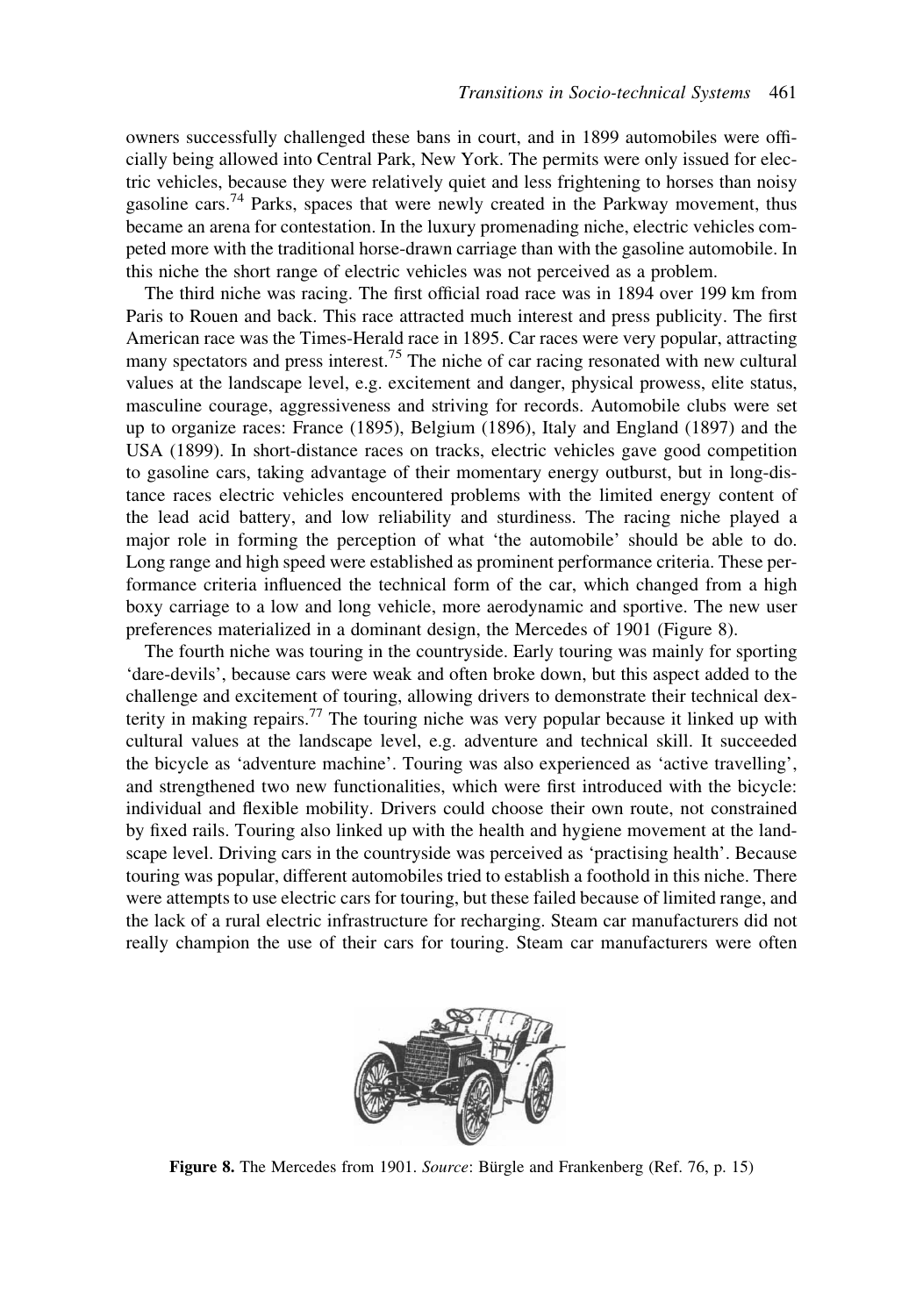master craftsmen, mainly interested in making beautiful steam cars. Because they did not care much about consumers, it remained unclear which market they targeted.<sup>78</sup> Therefore, it was gasoline cars that conquered the touring niche. These cars could build on an existing fuel infrastructure, because petrol was widely available at general stores, e.g. for lighting purposes and stationary gasoline engines.79 Gasoline cars could also build on an existing repair network made up of farmers, smithies and mechanics with gas engine competencies. However, there was also opposition and resistance to touring, especially from the local population. Accidents happened, killing people or livestock, because drivers travelled at high speeds on bad roads. Speeding cars also caused dust waves that bothered pedestrians and wagon drivers. To oppose automobiles, farmers sometimes ploughed roads to make them unsuitable. The Farmers Institute of Indiana asked for a ban on cars from using rural roads.<sup>80</sup> Influential periodicals such as *The American Agriculturalist* and *Farm* Journal expressed concerns about speeding. The opposition from farming communities and anti-speed organizations jeopardized the standing of the automobile. In reaction, automobile clubs lobbied for favourable legislation and defended drivers against criminal suits. Public authorities began a regulatory process to embed the car institutionally, thus defusing opposition.<sup>81</sup> Car registration and car tags were introduced to facilitate identification of cars and drivers in case of accidents. An institutional response to reckless driving was the licensing of drivers. Speed limits were introduced, but these were rather favourable. Local speed limits were raised from 6 to 12 mph within city limits in 1901 and to 20 mph outside the city limits in 1905.<sup>82</sup> Traffic rules were devised to create more order on the street. In 1903 the New York Police Commissioner issued traffic rules to separate different traffic modes to facilitate the flow (slow vehicles on the side of the street, fast vehicles in the middle). In sum, by 1903 a stable distribution of functions emerged with regard to automobiles. Electric vehicles were defined as urban cars, used in the taxi niche and the promenading niche. In the taxi niche, however, the early success of electric vehicles was not sustained as the Electric Vehicle Company went bankrupt in 1903. Gasoline cars were defined as 'adventure cars', used in the racing and touring niches. Because these different niches were relatively separate, electric and gasoline cars did not compete directly.

In terms of the multi-level perspective this second period saw many multi-level interactions. The horse-based regime experienced growing problems on technical and economic dimensions, and also linked up negatively with the increasing cultural concerns at the landscape level with health and hygiene. These regime problems created a window of opportunity for the breakthrough of the electric tram, which rapidly developed from the technological niche in the early 1880s, the market niche in 1888, to a new regime by the mid-1890s. On the one hand this rapid development was stimulated by nicheinternal drivers such as price/performance improvements and the support of powerful social groups (e.g. horse tram companies, electric utilities, real estate agents, local authorities and urban reformers), while on the other hand, the electric tram linked up positively with an external landscape development, the cultural enthusiasm about electricity. Multilevel linkages also occurred with regard to two other niche innovations, the bicycle and automobile. Bicycles and automobiles linked up positively with the health and hygiene movement at the landscape level, because they were both seen as positive ways to experience nature and inhale fresh air. The mobility practice of touring was popular, because it linked up with cultural landscape values such as recreation, fun and entertainment. The mobility practice of racing was also popular, because it linked up with landscape values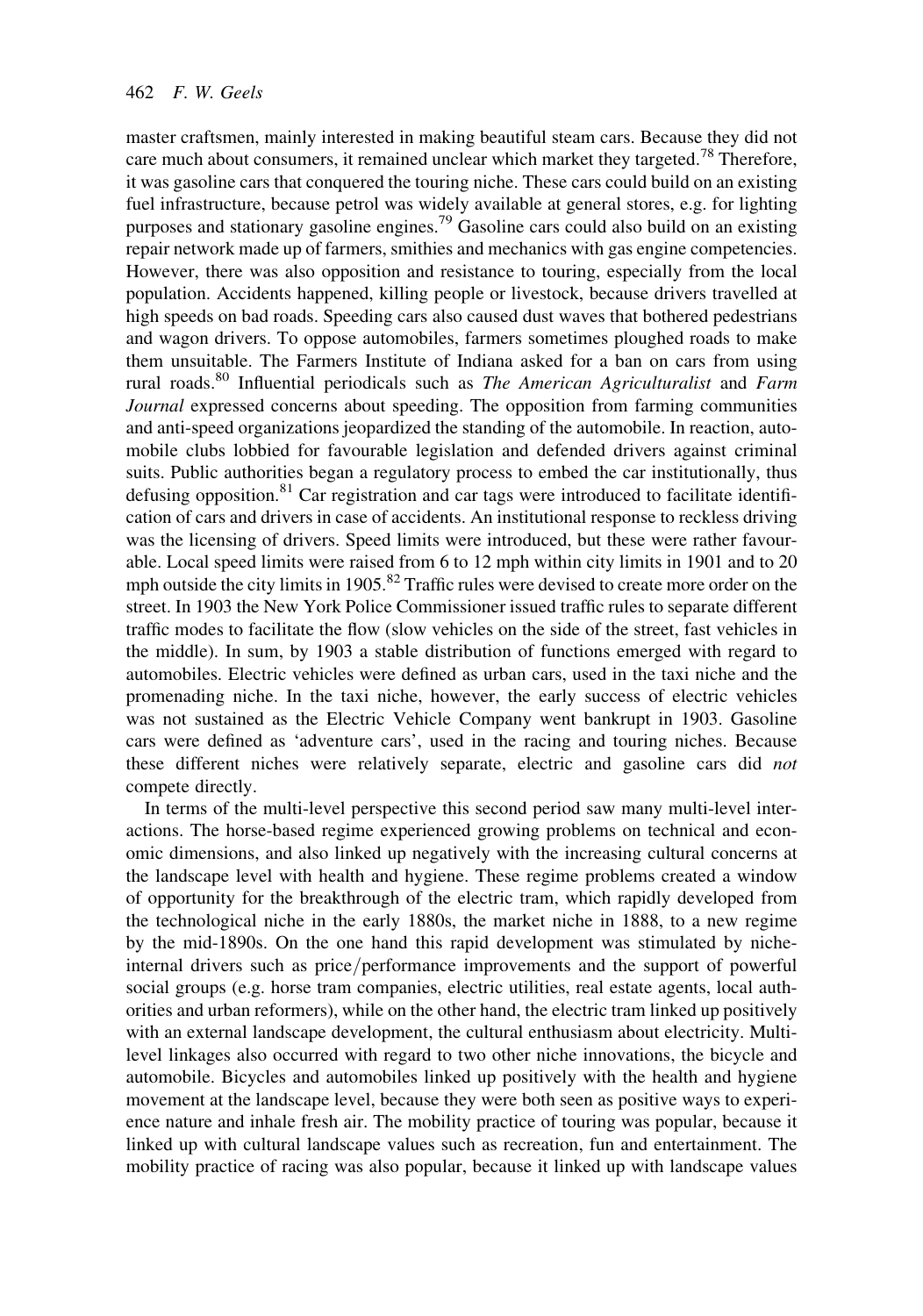such as excitement and danger, appreciation of speed, and striving for records. This period also showed the importance of niches in the emergence of new technologies, illustrated in particular for different automobiles that became linked to different market niches (taxi, luxury promenading, racing and touring). The heating up of the horse-based regime and the emergence of new transport options led to more fluidity and diversity in urban transportation. Some of the new transport options (in particular the electric tram and bicycle) had wider socio-technical knock-on effects, e.g. change in the perception of the function of the street (from social meeting place to transport artery), changing attitude towards highspeed vehicles in streets, change in user preferences and mobility practices (individual, flexibile, fast and fun), lobby for smoother road pavements and change in the administration of streets. Because all these new elements created a favourable context for the later breakthrough of automobiles, the 1890s formed a crucial period in the overall transition.

#### Expansion of Electric Trams and Stabilization of a Technical Car Regime (1903 –1914)

This period saw the continuation of landscape developments from the previous period. Immigration increased to about 1 million immigrants per year, exacerbating the urban problems of overcrowding, pollution and health problems.<sup>83</sup> These problems received much attention in the ongoing Progressive Reform movement. Reformers embraced sub-urbanization as a way to deal with urban problems.

In this period, horses were increasingly replaced by passenger transport. While they were already replaced in tram transport, they also came under fire in taxi transport, especially once gasoline taxis appeared in 1907. In the luxury niche horse-drawn carriages had already faced some competition from electric vehicles in the previous period. As automobiles were technically improved, they also began to replace horse-drawn carriages in practical niches. For instance, doctors started to buy automobiles to visit their patients, initially often as an additional option. Other professional groups followed, e.g. rich farmers (to bring produce to market), salesmen and insurance agents to visit their clients. So gradually, the horse disappeared in urban passenger transport, but horses held on in the market niche of freight transport. In this market niche there was a prolonged competition between horse-drawn wagons, electric trucks and gasoline trucks.<sup>84</sup> Freight transportation thus provided a niche where horse-drawn transport could persist until World War II. In this way social groups related to horse-transport were not immediately threatened with unemployment, reducing social unrest (e.g. smiths, wheelwrights, cart, van and wagon makers, fitters, painters, coachmen, carriers, horse keepers and stable keepers).

In this period, the electric tram enjoyed great expansion. By 1900 there were around 850 trolley systems in American cities operating over 10,000 miles of track. Figure 9 gives an impression of the rise in yearly passengers. The trolley was widely used by middle classes for commuting between work in the city and suburban houses. The strongest growth occurred in the interurban tram systems between communities. The electric interurban mileage increased from 2107 miles in 1900 to a peak of 15,580 miles in 1916.<sup>85</sup>

Despite its expansion, the electric tram regime experienced problems on different dimensions. First, the trolley was strongly regulated with regard to fares and transfers. Local policy makers prevented tram companies from increasing prices, which long remained at five cents.<sup>87</sup> They also instated universal transfer, paying per ride rather than distance. These regulations made it difficult for trolley companies to increase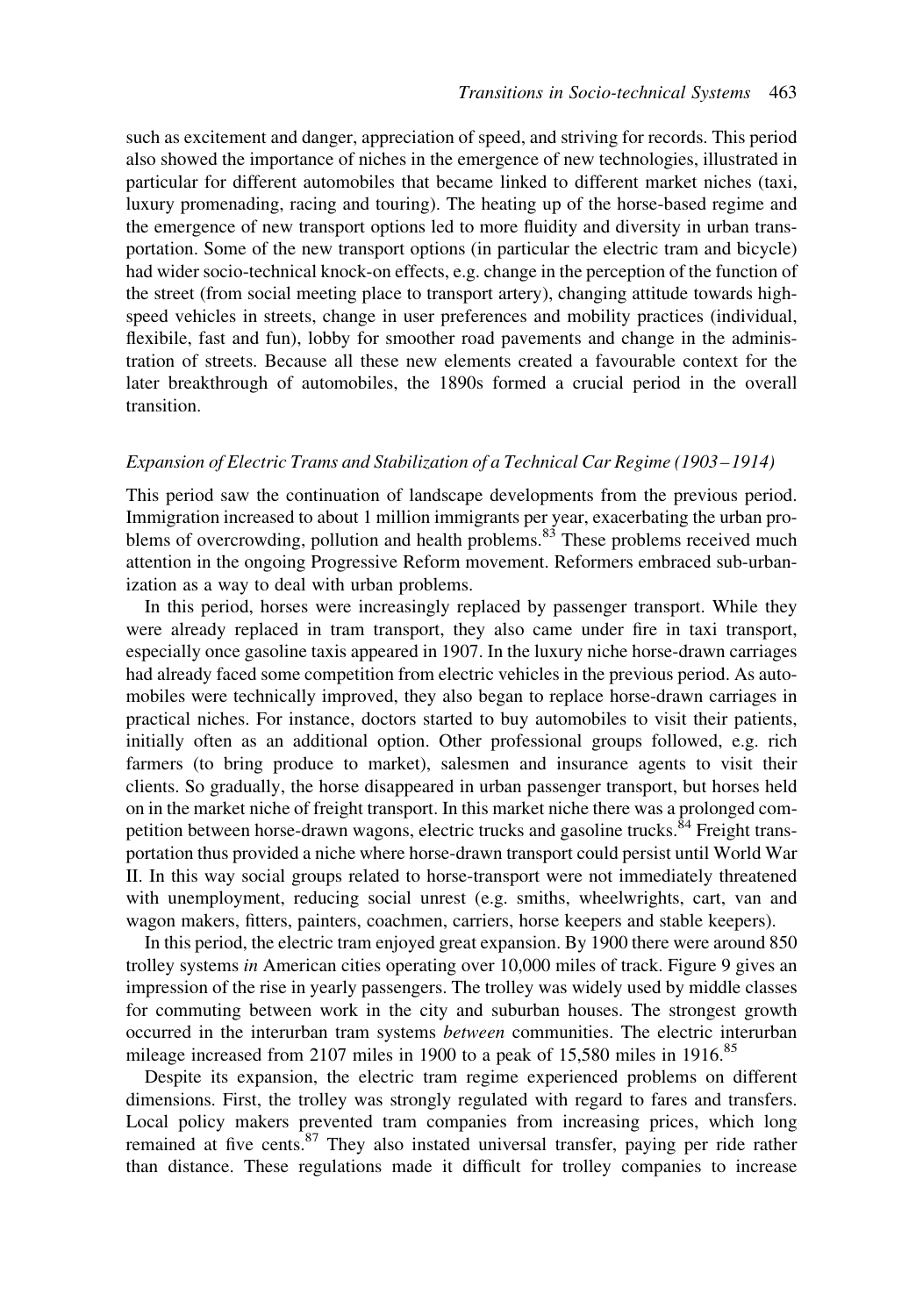

Figure 9. Yearly passengers in the electric tram in the US and Germany. Source: Yago (Ref. 86, p. 9)

income.<sup>88</sup> Second, trolley companies acquired a negative public image. In the 1890s and the early 20th century they had made large profits through real-estate speculation. Publication of some speculative excesses gave them the public image of greedy and rich monopolists.<sup>89</sup> A third problem was a decline in the standard of comfort, in particular overcrowding at rush hours. Overcrowding resulted in delayed services, breakdowns and dirty carriages. Another reason for complaint was the inflexibility of routing. As factories were set up on the outskirts of cities, workers often first had to travel to the city centre and then take another tram to the factory. The failings of mass transit were seen as a broken promise. Trolley companies seemed to be more interested in money than in 'proper' transportation.

Although the bicycle had been a popular new technology in the 1890s, it lost its prominence in the early 20th century. In the late 1890s labourers used bicycles for practical work, e.g. as delivery tricycles for freight transport.<sup>90</sup> In the 1910s, however, the use of bicycles in America declined and they were increasingly considered as children's toys.<sup>91</sup>

In 1900, automobiles were still toys for the upper classes, playing a minor role in terms of overall mobility. Gasoline cars were used by rich sportsmen and adventurous tour drivers, while electric vehicles served as luxury cars in cities (e.g. promenading and tea parties). From 1903 to 1907 this relative separation persisted. Steam-driven and electric vehicles kept up their numbers in their market niches (see Table 1), but the number of gasoline automobiles raced ahead, because it linked to popular application domains. Touring in the countryside especially witnessed a great expansion between 1902 and 1907.<sup>92</sup>

After 1905, new groups began to use cars for business purposes, e.g. doctors, travelling salesmen and insurance agents. While farming communities had initially opposed automobiles, wealthy farmers gradually switched camps and began to use cars as a practical vehicle for transportation of goods and people. Another commercial niche was that of the taxi. Gasoline taxi's appeared in 1907, replacing horse-drawn hackney carriages.

|                 | 1900 | 1905   |  |
|-----------------|------|--------|--|
| Electric cars   | 1575 | 1425   |  |
| <b>Steamers</b> | 1681 | 1568   |  |
| Gasoline cars   | 936  | 18,699 |  |
| Total           | 4192 | 21,692 |  |

Table 1. Annual car sales in the USA

Source: Based on data from Kirsch (Ref. 72), and Mom (Ref. 42).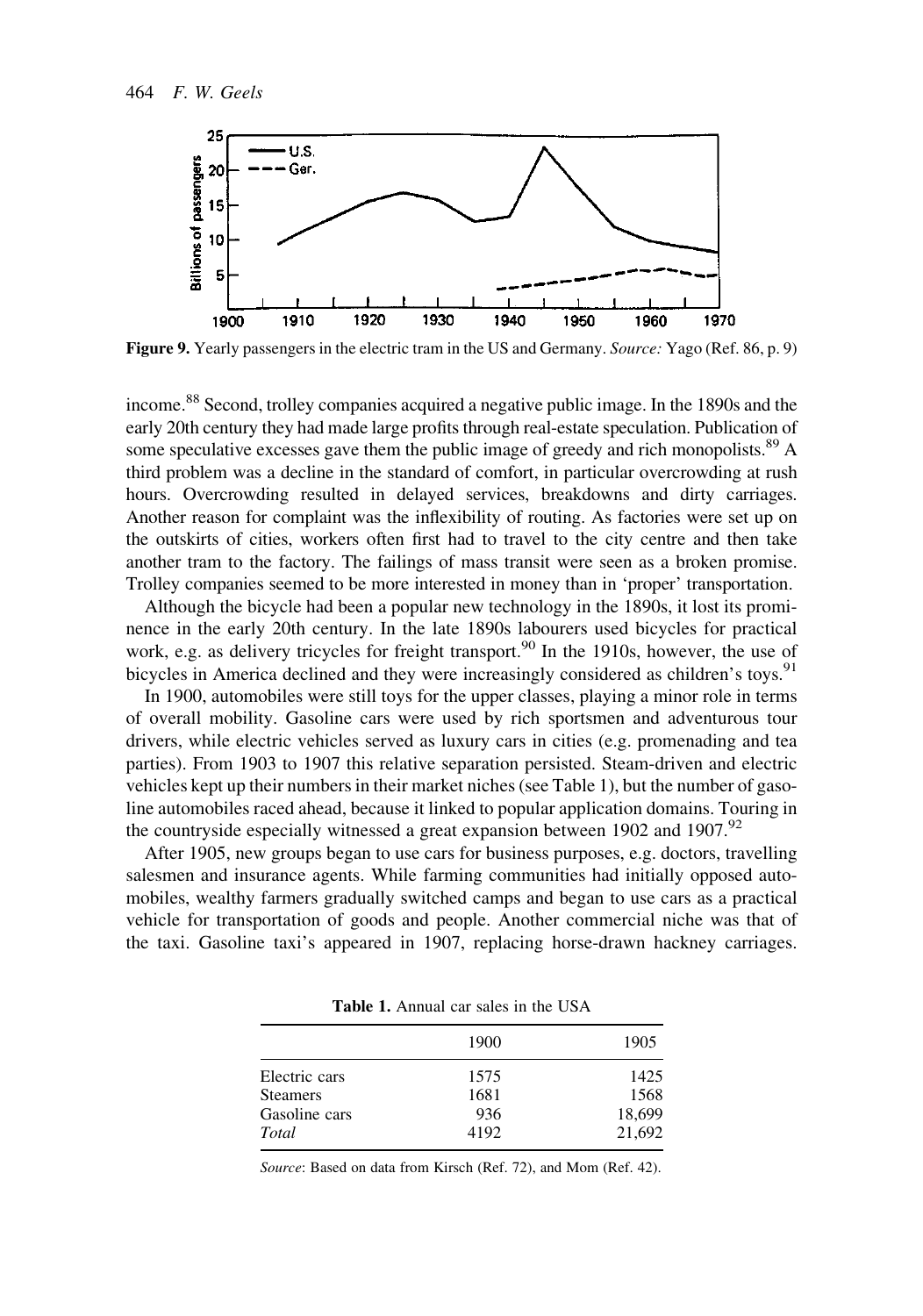The taxi-niche was the trailblazer of a more utilitarian use of gasoline cars. Automobile touring remained important, but gradually changed its character, as it developed into auto camping after 1910, a vacation alternative for the middle class.<sup>93</sup> In the early 20th century, automobiles were still large and luxurious. Olds and Ford pioneered a new trajectory of cheap, strong, sturdy cars. Ford wanted to build cheap cars, without sacrificing strength. After years of experimenting he found the 'right' balance between cheap price and sufficient robustness in his Model T priced at US\$850 in 1908. Its basic merit lay in the combination of lightness, sturdiness, simplicity and power. The new technical trajectory was more widely embraced in the car industry, after sales dropped in 1907, signalling saturation of the luxury market. This stimulated manufacturers to find new markets and they turned to Ford's idea to go down-market. The Model T created a dominant design for the car industry, allowing engineers to focus on incremental product innovations and improvements in production technologies to bring down prices. One important product innovation was the electric starter, developed in 1911. Starting had been a complicated matter for internal combustion engines, because a crank had to be turned around rapidly and with great force. Using high voltage ignition on the basis of batteries, the electric starter solved the problem of starting gasoline cars. Because gasoline cars became easier to start, electric vehicles lost an important relative advantage. There was much societal enthusiasm about the diffusion of automobiles. They became status symbols and also represented power, success and audacity. Attention was also drawn towards more practical usages of automobiles and the shift from large luxury models to simple, cheap and sturdy cars. Progressive reformers particularly welcomed these developments, because they increasingly saw automobiles as a tool to facilitate suburban living.<sup>94</sup>

The electric vehicle did not stabilize in a dominant design and hence scale economies and lower cost were not achieved. By 1905 a second generation of electric cars characterized by more reliable and stronger batteries was displayed at car shows. Between 1907 and 1910 there was a brief resurgence of interests—the 'golden age' of electric vehicles.<sup>95</sup> However, the electric car was increasingly confined to small market niches, a 'societyvehicle' for tea parties and promenading. After 1911 gasoline cars with electric starters invaded even this last niche of electric vehicles. Although electric and steam cars remained viable for several years after 1910, it was clear that the electric vehicle had lost the battle with the gasoline car.

In terms of the multi-level perspective there was some interaction in this third period between landscape changes and niche dynamics, in particular between urban problems, sub-urbanization as a way of social reform, and the automobile as a means to that end, but the main dynamics in this period were changes in the relative importance of different transport options. Horses disappeared from urban passenger transport. The bicycle lost importance, and became a children's toy. The electric tram further expanded and became the dominant urban transport system. Gasoline automobiles stabilized and captured more market niches. This set the stage for the fourth period, in which electric trams and gasoline automobiles increasingly competed.

#### Towards a Car-based Personal Transportation Regime and its Impact (1914 –1930s)

Important landscape developments were ongoing transformations in urban and rural areas. An ongoing transformation of the city was sub-urbanization. A cultural desire for suburbia had existed for decades, as a reaction to social problems in the city. The diffusion of the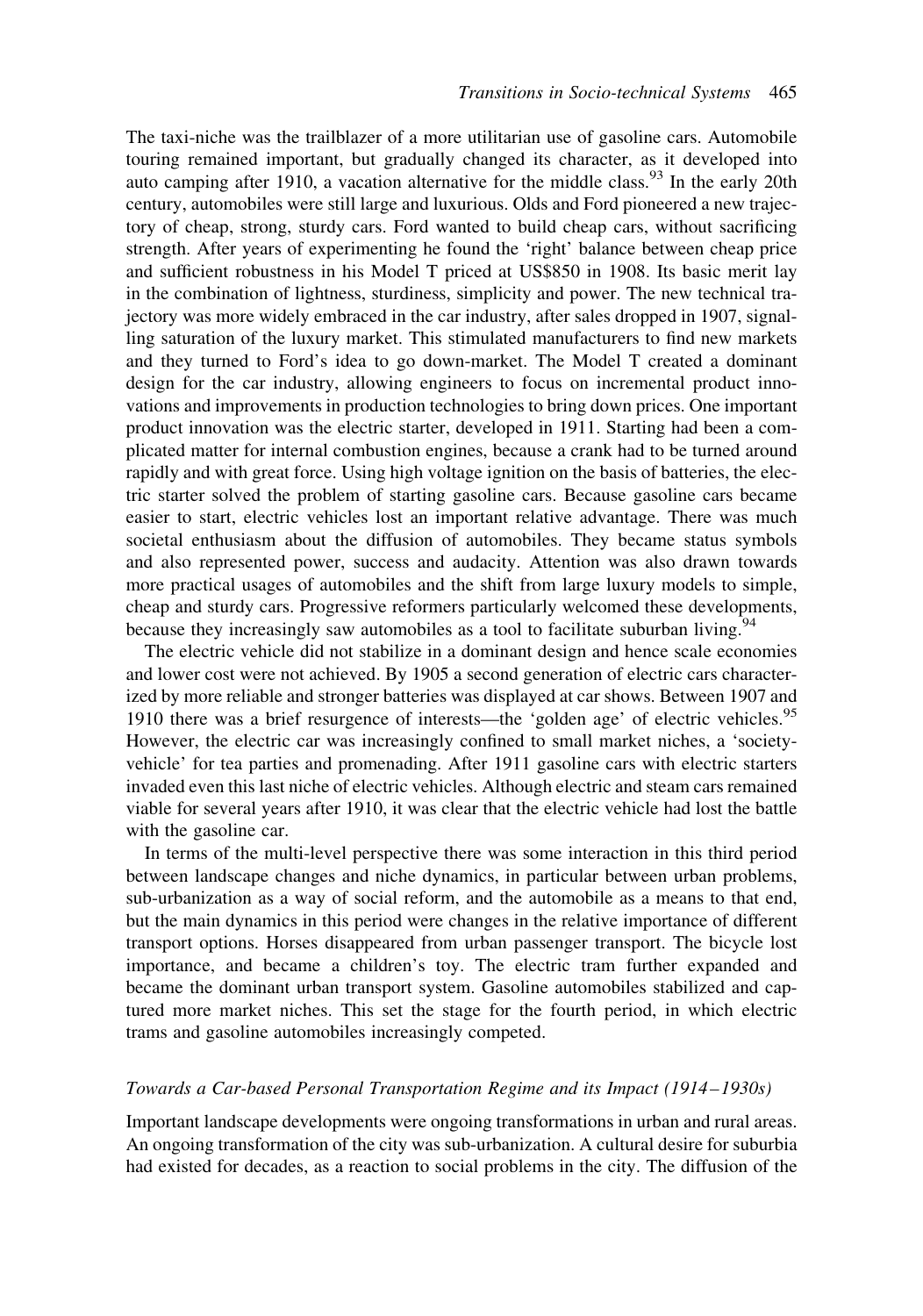electric tram had enabled the middle classes to leave the city centre and set up house in the suburbs. A complementary development was the creation of central business districts in many large American cities. Cultural activities such as theatres, museums and cinemas were also situated in the city centre, as was shopping in department stores.<sup>96</sup> The diffusion of automobiles would link up to these urban transformations and reinforce them. Rural society also experienced major changes. One development was a growing opposition and aversion against train companies, which, for decades, had enjoyed a monopoly on the long-distance transport of produce. Railroad policy was to charge farmers high rates, sometimes demanding more to ship crops over short distances than over long hauls. Hence, the railroad industry became the focus of rural protest. An important reason that the automobile became popular in the 1910s was that it allowed farmers to circumvent trains and bring produce to markets themselves. A second rural development was the decline of rural organizations. As more people moved to live in cities, many rural schools, churches, shops and medical facilities were eroded and eventually shut down. Isolation of farm people and the weakening of rural organizations were important topics in social and political discussions. The car became popular with farmers because it could bring them to church, to larger shops, and transport their children to school. The automobile fulfilled a demand for a social alternative to the dysfunctional communal life of the open countryside by 1910. $97$  Policy makers stimulated the car and legitimized road building in rural areas as a means to overcome social isolation of farm communities.

These urban and rural landscape developments helped to make automobiles a serious competitor for the electric tram. In the 1920s and 1930s the electric tram regime also faced internal problems and tensions. One problem was financial. Wage and material costs increased, especially during World War I. Because fares were strongly regulated, tram companies had few ways to increase income. Only in the late 1920s were fares allowed to go up to seven cents. So, tram companies built up financial debts and had no funds for expansion and improvement of the lines. The public had little sympathy with trolley companies, because of their negative public image and the large profits they had made in earlier years. The second problem was political. Policy makers saw tram companies as handy villains that had previously used their concessions to make huge profits. Hence, public authorities were not inclined to help financially. In fact, they embraced the car and motorbus, and fought with trolley companies. While the trolley was taxed, the private automobile and motorbus were massively subsidized by publicly funded street improvements.<sup>98</sup> A third problem was that user satisfaction with the trolley declined after the mid-1910s. Trams became more crowded, especially during rush hour. Another complaint, especially from women, was sexual harassment. The overcrowding in trams created ample opportunities for 'accidental' contact and blatant fondling. The feelings of insecurity were mixed with racism, as more Afro-American workers used trolleys to get to work.<sup>99</sup> Another effect of low investments was more breakdowns and decreasing punctuality of service. Furthermore, the experience of speed changed as automobiles became more widespread. Because automobiles moved 40 –45% faster than trams, the latter were increasingly thought of as slow.<sup>100</sup> In sum, the de-alignment of the trolley regime was the result of a range of political, social and economic causes. By the late 1910s track mileage began to shrink, followed by declining passenger numbers after 1924.<sup>101</sup> The real decline in passengers took place in the 1930s (see Figure 9). During World War II there was a brief rise in passenger numbers, followed by a consistent decline in the post-war period.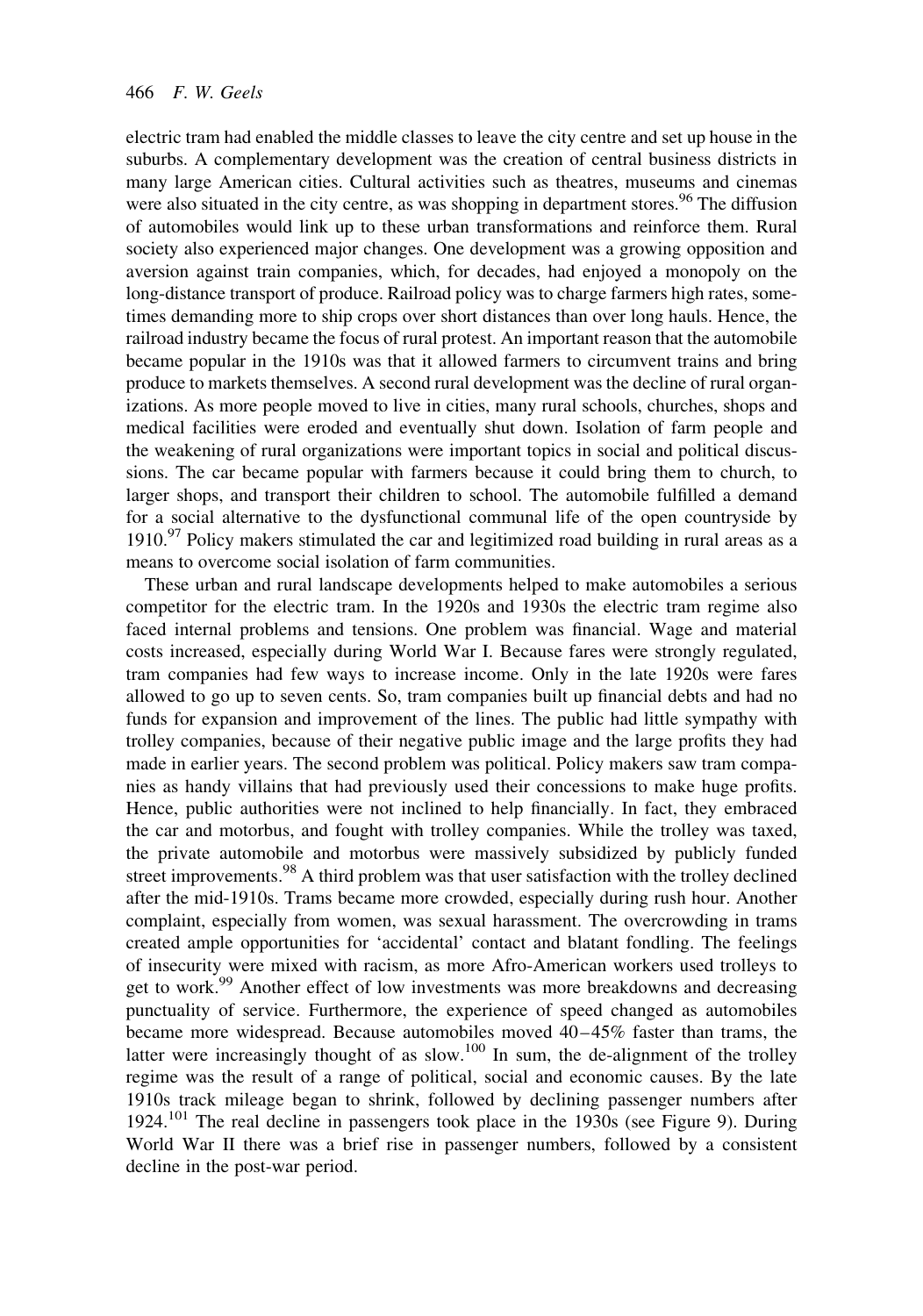Between 1914 and 1930 the automobile was sold in ever-larger numbers. On the one hand, internal drivers stimulated their diffusion, for instance major price reductions that were enabled by mass production. Ford experimented and pioneered the assembly line in the 1910s, consisting of conveyor lines, specialized machine tools organized in a sequential manner, sub-division of labour and interchangeability of parts.<sup>102</sup> The Model T was offered for increasingly cheaper prices (from US\$850 in 1908 to \$360 in 1916), which stimulated diffusion. Another internal driver was the support by powerful social groups, e.g. the road lobby, highway engineers and policy makers, who saw cars as a means to stimulate suburbanization. On the other hand, the diffusion of automobiles was stimulated because of linkages with external landscape developments in urban and rural areas. Farmers were a major market niche in the 1910s, because cars provided an answer to problems in rural areas related to landscape developments (circumvent train companies, isolation, decline of rural organizations). Urban middle classes also formed a major market niche in the 1910s, using cars to commute between work and home. Cars linked up with the landscape development of suburbanization and reinforced it. In the 1920s cars were bought by new middle class customer groups that were less mechanically sophisticated and less tolerant of inconvenient operation. As ease of operation, smoothness of ride, comfort and convenience became important performance criteria, cars developed into 'rolling living rooms'.

The diffusion of cars was accompanied and made possible by the creation of a new socio-technical regime that was tailored to its demands. New regulations were one element of this regime, often reformulated in favourable ways. Speed limits from previous years were relaxed, regulations were adopted to organize traffic flow around the car and educational efforts were undertaken to control pedestrian behaviour.<sup>103</sup> The guiding principle in 19th-century traffic regulations was the safety of street users. In the early 20th century, rapid and efficient traffic flow became more important than pedestrian safety. To increase traffic flow and prevent congestion new regulations were issued, e.g. banning left-hand turns and introducing 60 min parking limit. As the speed and number of automobiles increased, so did the number of accidents. Around 75% of the car's victims were pedestrians, mostly children playing in the street.<sup>104</sup> To remove children from the street, more playgrounds were built to give children alternative spaces. Another response was to teach pedestrians new routines. Educational campaigns in the 1910s (e.g. at public schools) taught that pedestrians could cross safely only if they remained alert and followed special procedures. Also drivers were required to learn new routines to reduce accidents, signalled by an expansion of driving schools. The task was not to teach general driving skills, but to discipline drivers not to speed, not to get agitated and respect general traffic rules. Before World War I a 'morality of good traffic manners' was articulated.<sup>105</sup> As a result of these regulatory changes, streets were the exclusive property of automobiles by 1920, confining pedestrians to the sidewalks. Another element of the new socio-technical regime was the improvement of road infrastructures. This involved the paving and widening of existing roads and the building of new roads. Road improvements required major investments, paid by public authorities. In 1906, for instance, US\$300 million was spent on urban roads.<sup>106</sup> City engineers and urban planners created a new suburban territory around cars and reshaped urban downtowns by repaving, street widening and bridge construction.<sup>107</sup> The reforms also resulted in a new kind of road, highways, only to be used by motor vehicles. The first highways were built in and around cities, e.g. on Long Island in 1914 and the Bronx in 1923. As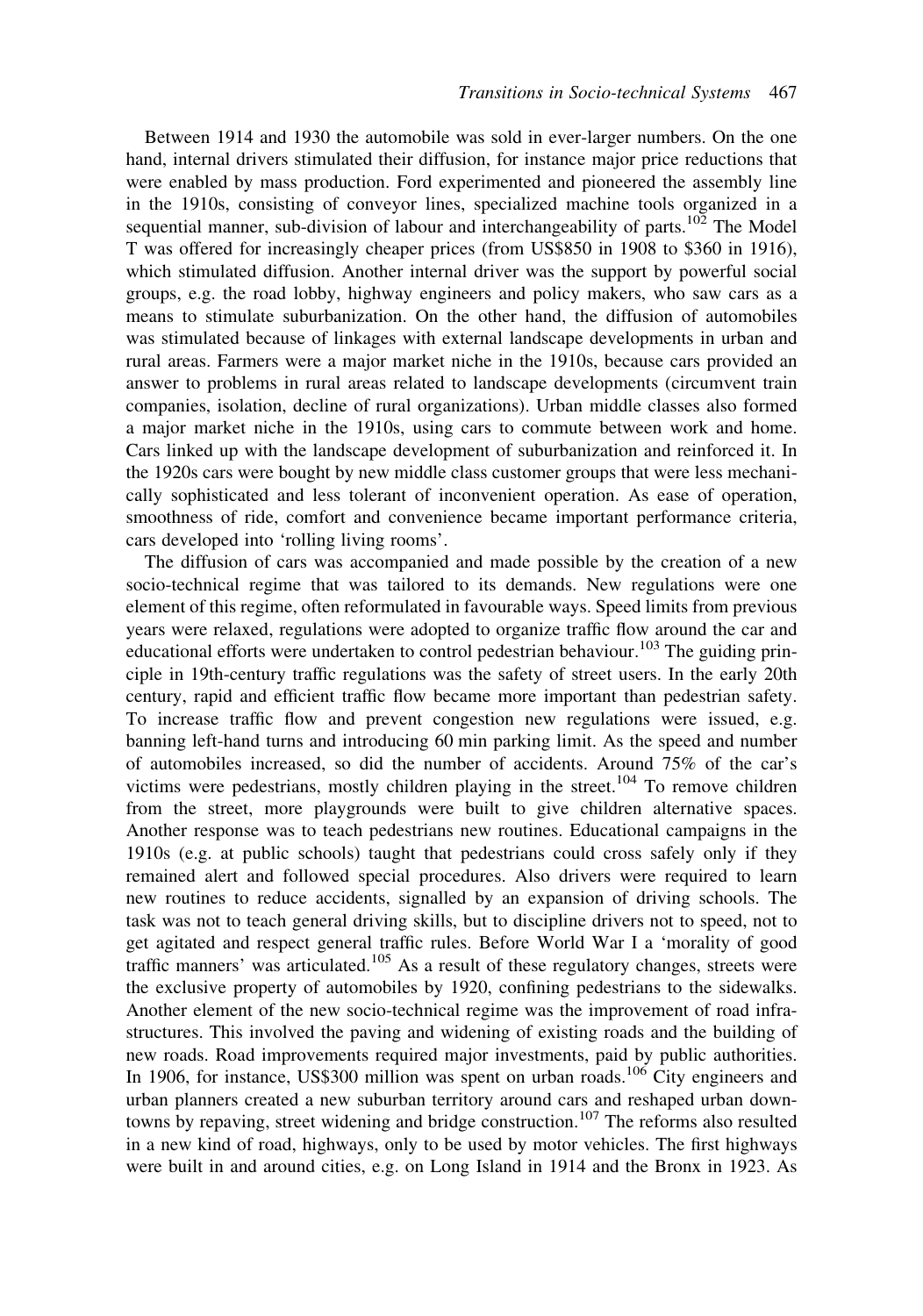downtown congestion increased, plans to build highways became more widespread in the 1920s. Urban policy makers invested massively in roads, but only limitedly in public mass transit.<sup>108</sup> While urban roads were being improved, rural roads were still in a bad state. In the 1910s several social groups joined the Good Roads movement to lobby for improved rural roads. One group were farmers who saw rural roads as a way to circumvent the railway companies. Another group were motorists themselves, who formed the American Automobiles Association. A third group were road builders and cement manufacturers, who had major markets to win. In response to this pressure, new departments were created and staffed with highway engineers. Highway engineers professionalized themselves by creating specialized highway departments and professional associations, e.g. the American Association for Highway Improvement, founded in 1911.<sup>109</sup> In 1916 president Wilson signed the first Federal Aid Road Act into law, creating the new federal Bureau of Public Roads (BPR) to oversee rural road construction. In the following years, the BPR's budget was substantially increased. As the 1920s progressed, the BPR developed into a well functioning 'highway machine', involving a large network of interrelated groups, that formed a strong highway lobby, e.g. the Portland Cement Association, the American Automobile Association, the American Road Builders Association, the Association of Highway Officials, the Rubber Association of America, the Mississippi Valley Association of State Highway Officials, the National Paving Brick Manufacturer's Association and the National Automobile Chamber of Commerce.<sup>110</sup> In response to the Great Depression, federal highway aid was further increased. Between 1933 and 1944, the New Deal resulted in more than US\$1.8 billion for new roads, thus funding the highway boom of the  $1930s$ .<sup>111</sup>

As the car diffused it had wider impacts on society. It facilitated the emergence of a 'car culture', supported by new institutions such as fast food restaurants on highways, shopping malls on the edge of cities, drive-in movies. Touring with automobiles developed into a popular recreation activity. The car developed many forward and backward linkages in the economy of the 1930s. The automobile industry was a huge consumer of sheet steel, glass and paint, components (tyres, lamps, generators, etc.), and machine tools. The use of the car boosted the petroleum industry and construction and public works (roads, bridges and tunnels). In sum, the car became strongly embedded in society. Although not everybody owned a car in the 1930s, the automobile was clearly the way forward.

In terms of the multi-level perspective the main interaction in the fourth period was that transformations in urban and rural areas at the landscape level created a 'latent demand' for cars by suburbanites and farmers. Linking up with this latent demand, the car could diffuse rapidly in the 1910s and 1920s, as it captured these big market niches. The main dynamic was the competition between two regimes. The electric tram regime lost this competition, because of tensions on political, social and economic dimensions. The automobile regime gained increasing momentum, because of internal drivers (price/ performance improvements and support from powerful social groups) and positive linkages with landscape developments.

#### Conclusions and Conceptual Refinements

To answer the research question the second section described a conceptual multi-level perspective that distinguished three levels: technological niche, socio-technical regime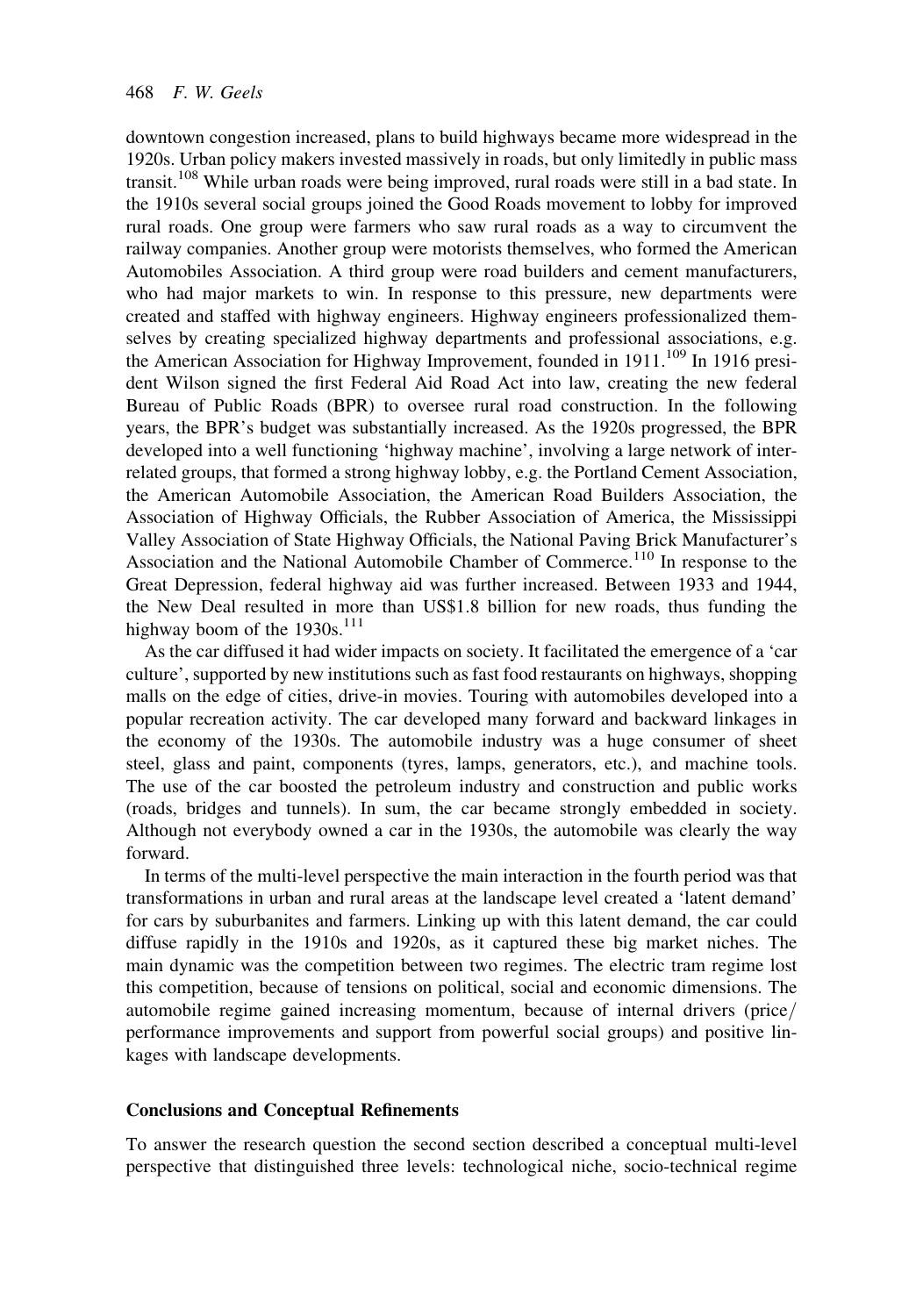and socio-technical landscape. The main point of the perspective was that transitions come about through the alignment and interaction of dynamics at all three levels. It was also argued that the dynamics are not mechanical and linear, but come about through the interactions of social groups with different interests, strategies and values. The third section described a historical case study to illustrate this perspective. The conclusions at the end of the sub-sections in the case description made the multi-level interactions explicit. Especially in the second period there were many such interactions, as major landscape changes in the society at large created high pressure on the regime and windows of opportunity for niches. However, the other periods were also characterized by important multilevel interactions. So it can concluded that the case study replicated the basic point about multi-level interactions in transitions. The case study also demonstrated the usefulness of the niche-concept to understand both the emergence and diffusion of radical innovations. It was shown in detail how steam, electric and gasoline automobiles emerged as technical novelties in the 1880s, and then became linked to different niches. Electric vehicles became linked to the taxi niche (but failed in 1903) and the urban luxury niche, for tea parties and promenading in parks. Gasoline cars were used in the racing and touring niche. For steam automobile manufacturers it remained unclear which market they targeted. The niche analysis was also useful to understand the further diffusion of automobiles as a trajectory of niche accumulation (see Figure 10).

The case study also demonstrated that the dynamics of transitions are carried by the interactions of social groups. Several antagonistic struggles and strategic coalitions were described, for instance: (a) the coalition of groups to stimulated the rise of the electric tram in the 1890s (horse tram companies, electric utilities, real estate agents, local authorities and urban reformers); (b) the struggle in the 1890s between local residents and local authorities about road pavements; (c) the resistance in the early 1900s of farmers against speeding automobilists; (d) the coalition of groups that formed the highway lobby in the 1930s to stimulate cars and road building (automobile user clubs, highway engineers, cement, road and construction companies, chambers of commerce). Such struggles and antagonistic interactions give transitions a non-linear and contested character. Whether or not transitions take place depends partly on strategic manoeuvring, the building of coalitions and power, and partly on wider developments at regime and landscape level that create or close windows of opportunity.

The case study not only demonstrated the main points from the multi-level perspective, but also showed that the transition from horse-drawn carriages to automobiles was more complex than represented by the technological substitution approach. The case study also shows that Nelson's representation was too simple when he claimed that 'If the roll of the dice early in the history of automobiles had come out another way, we might today have had steam or electric cars'. The case study showed that the linkages of different types of automobile to different niches was not a complete coincidence, but depended on technical, infrastructural and cultural elements. In particular, the gasoline car conquered the touring niche and long-distance racing niche, because of technical characteristics of the internal combustion engine and because it could build on an existing petrol infrastructure, and an existing maintenance network and repair skills (crucial aspects that were hindering the use of electric vehicles outside cities). The basic problem with economic path dependence arguments is the assumption that there is one homogeneous selection environment in which different technologies (e.g. automobiles) compete. This was incorrect for the early automobiles, which did not compete directly, because they were used in relatively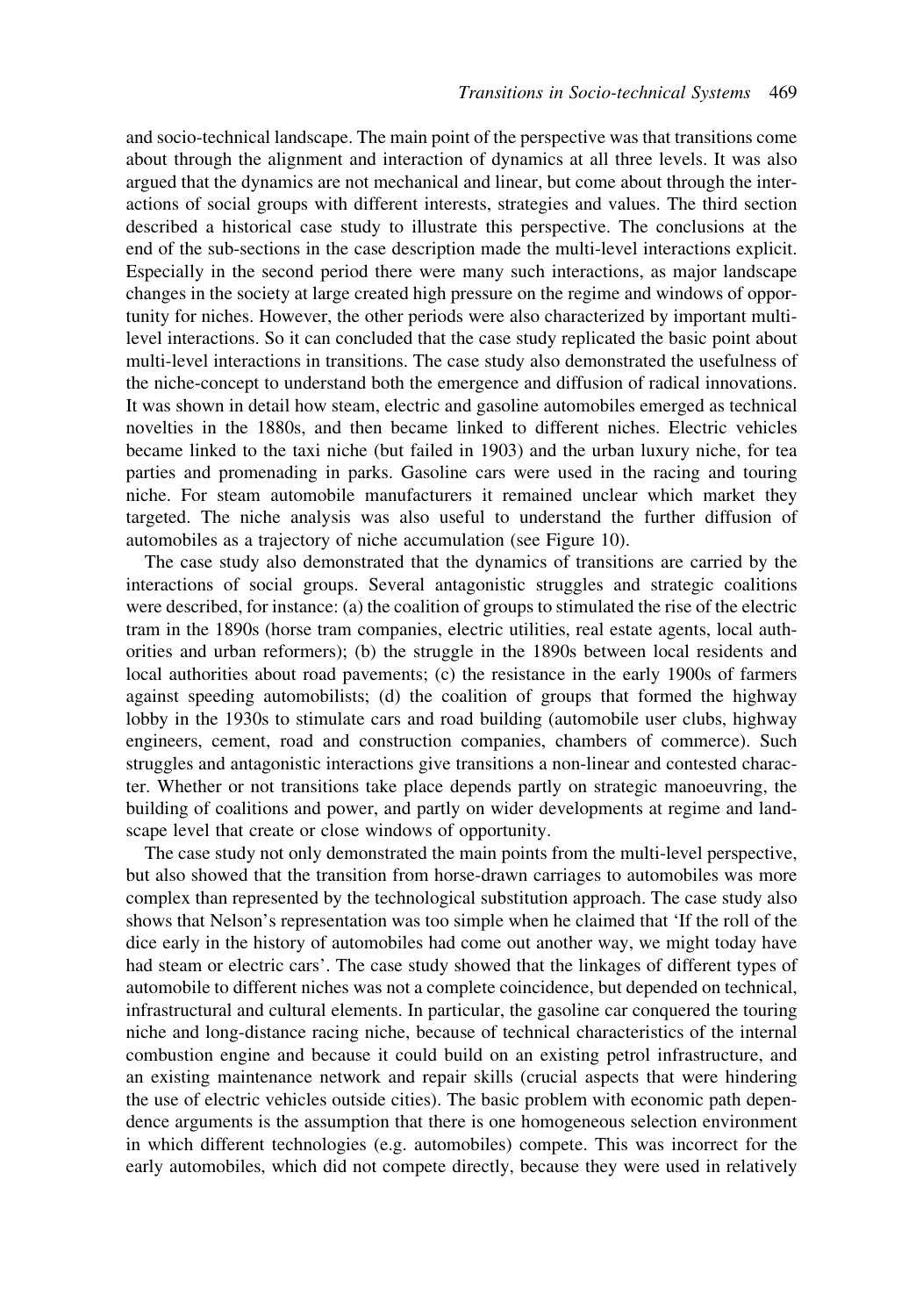

Figure 10. Trajectory of niche accumulation for the emergence and diffusion of automobiles

separate niches. The reason that gasoline cars gained a lead in the first years of the 20th century was the growth of the touring niche, not increasing returns to adoption.

The case study also had some deviations from the multi-level perspective as it was described in second section. The first deviation was that the incumbent regime suffered tensions in the early phases of the transition, while the multi-level perspective maintained that the regime would be stable. In the MLP description pressures from landscape developments and tensions in the regime did not occur until the third phase. In the case study major landscape changes and regime tensions already occurred in the first and especially in the second phase. While this may seem a minor difference, it has important implications for niche dynamics. In the MLP description niche innovations have difficulty in the early phases in attracting attention and funding, because the existing regime is stable. Things work out differently if the regime becomes unstable in the early phase. When actors lose faith in the regime, they may engage in search activities or sponsor emerging innovations. So, while a stable regime is likely to block niche innovations, a regime that becomes unstable may draw niche innovations out of the dark and give them wide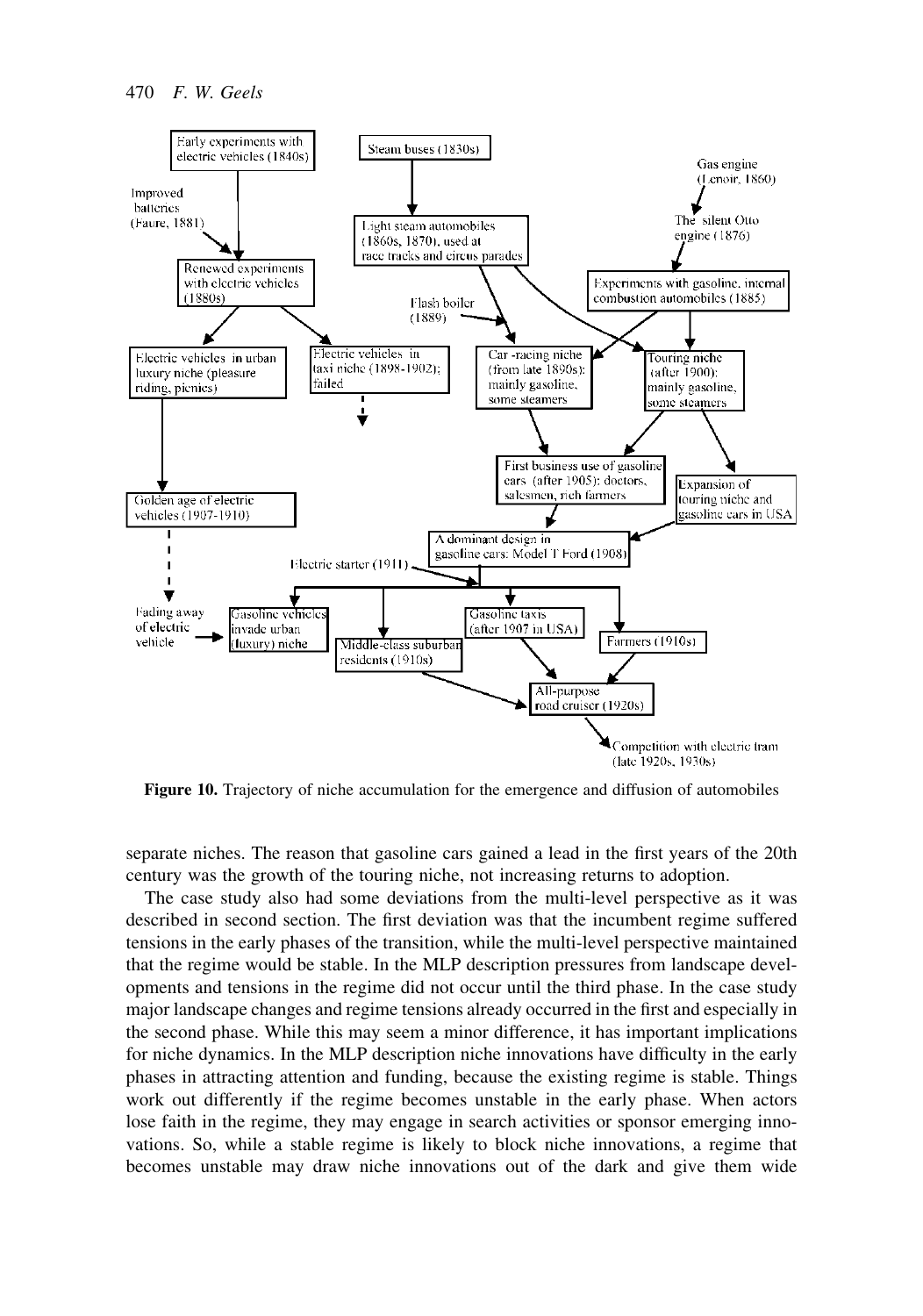exposure. In the case study this happened in particular with electric trams, but also with automobiles and bicycles. The second deviation in the case study is that *many* new transport innovations emerged in niches in the first and second period, while the MLP description conceptualized only *one* innovation. On the one hand, the emergence of *many* innovations in the case study depended on the presence of technological opportunities, in particular steam engines, internal combustion engines and improved electric motors that could be added to existing trams, carriages and tricycles. On the other hand, these novelties needed money and attention for their further development. That provides a link with the first deviation, because money and attention were available, because problems in the urban horse-based transport regime made important actors, such as horse tram companies, willing to sponsor innovations, such as the electric tram. Niche innovations also received much attention and funding, because they linked up positively with new cultural landscape values. Bicycles and automobiles linked up with values related to entertainment, sport, excitement, experiencing of nature and 'practicing health', while the electric tram and electric cars linked up with the widespread enthusiasm about electricity. The presence of many transport innovations forms the basis for a third deviation. While the MLP description looks like a technological substitution process with added social, cultural and infrastructural complexities, the case study followed a different overall pattern, consisting of widening up and narrowing down. The tensions in the horse-based regime created space for experimentation with multiple innovations, leading to an initial widening of the number of transport technologies. Between 1880 and 1910 many options co-existed, although the electric tram became dominant in terms of total mobility. In the 1920s and 1930s the electric tram regime declined, because of internal problems and increased competition from the automobile regime, which eventually became dominant. The overall pattern of opening up and narrowing down means that the automobile was the last step in a wider and longer transformation process (Figure 11).

The presence of multiple innovations also gave rise to interesting dynamics in the case study. The different transport innovations not only competed with each other, but also had positive interactions, both in a parallel and sequential manner. Parallel interactions refer to positive feedbacks between co-existing technologies. For instance, the electric vehicle 'borrowed' the mechanical controller from the electric tram, a device that allowed easy gearing, and the gasoline car 'borrowed' batteries and high voltage ignition from the electric vehicle, resulting in the electric starter. Sequential interactions refer to relationships between technologies that follow upon each other over time, in particular when one technology builds upon changes that were triggered by a previous technology. The case study showed that the use and societal embedding of bicycles and electric trams had many sociotechnical knock-on effects that created a positive context for the later diffusion of the automobile. The bicycle and electric tram helped to create many new elements that paved the way for the automobile, for example new mobility practices and user preferences, changing perception of the function of streets, becoming used to vehicles with higher speed, the Good Roads movement for smoother pavements, more power for public authorities in the administration of streets, development of new technical elements. Because of these socio-technical knock-on effects, the bicycle and electric tram acted as catalysts in the transition towards automobiles.<sup>112</sup> The success of the automobile was enabled by the previous transformations.

As indicated above, there are logical connections between the three deviations. Therefore it is proposed to distinguish a specific transition pathway within the multi-level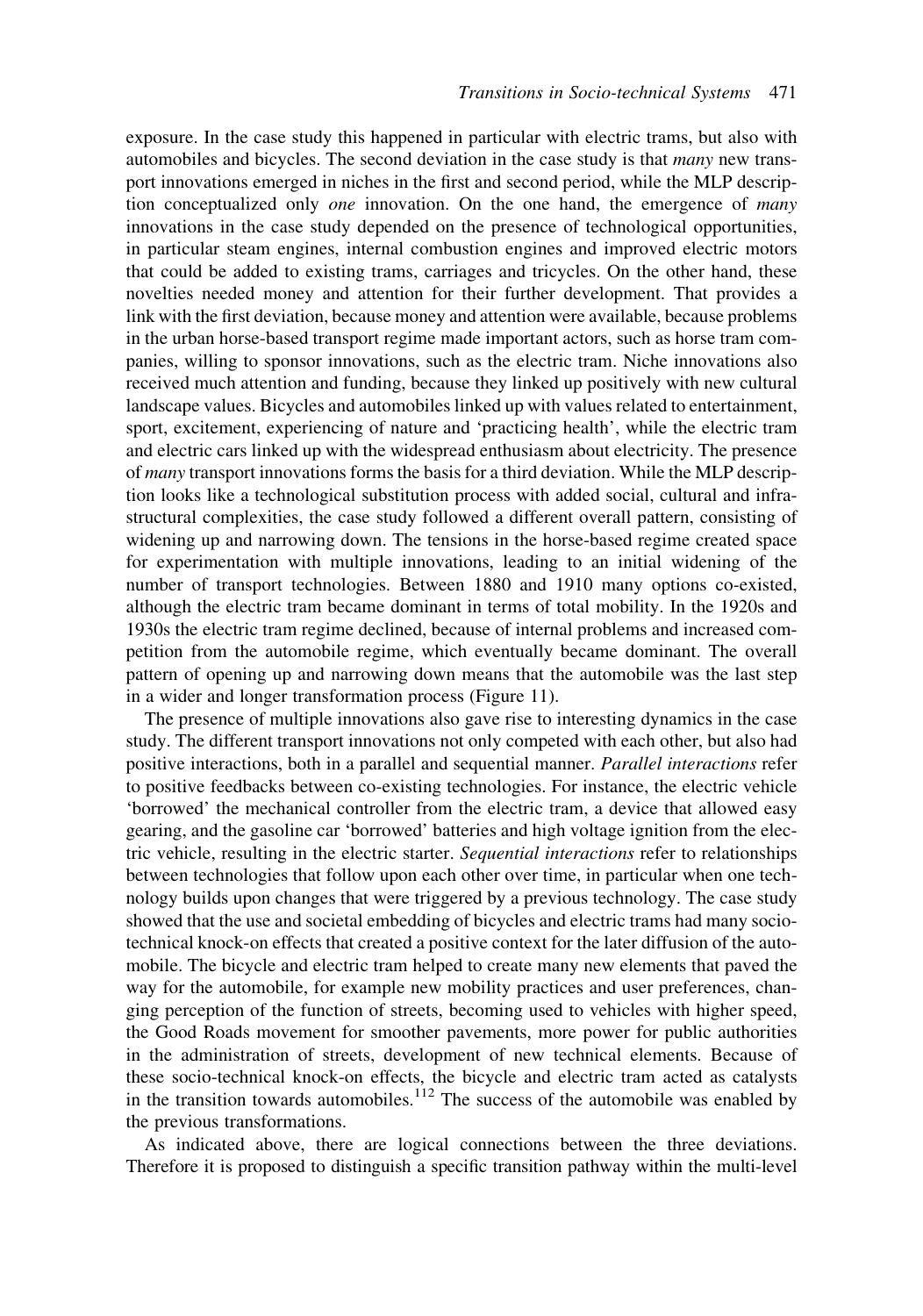

Figure 11. Widening up and narrowing down

perspective, called 'de-alignment and re-alignment'. This pathway has the following characteristics. First, the elements in the socio-technical regime de-align early in the process, because of internal tensions and pressure from the landscape level. Second, the instability of the regime creates space for the emergence and development of multiple innovations in different niches. When these innovations promise solutions to the regime



Figure 12. De-alignment and re-alignment transition pathway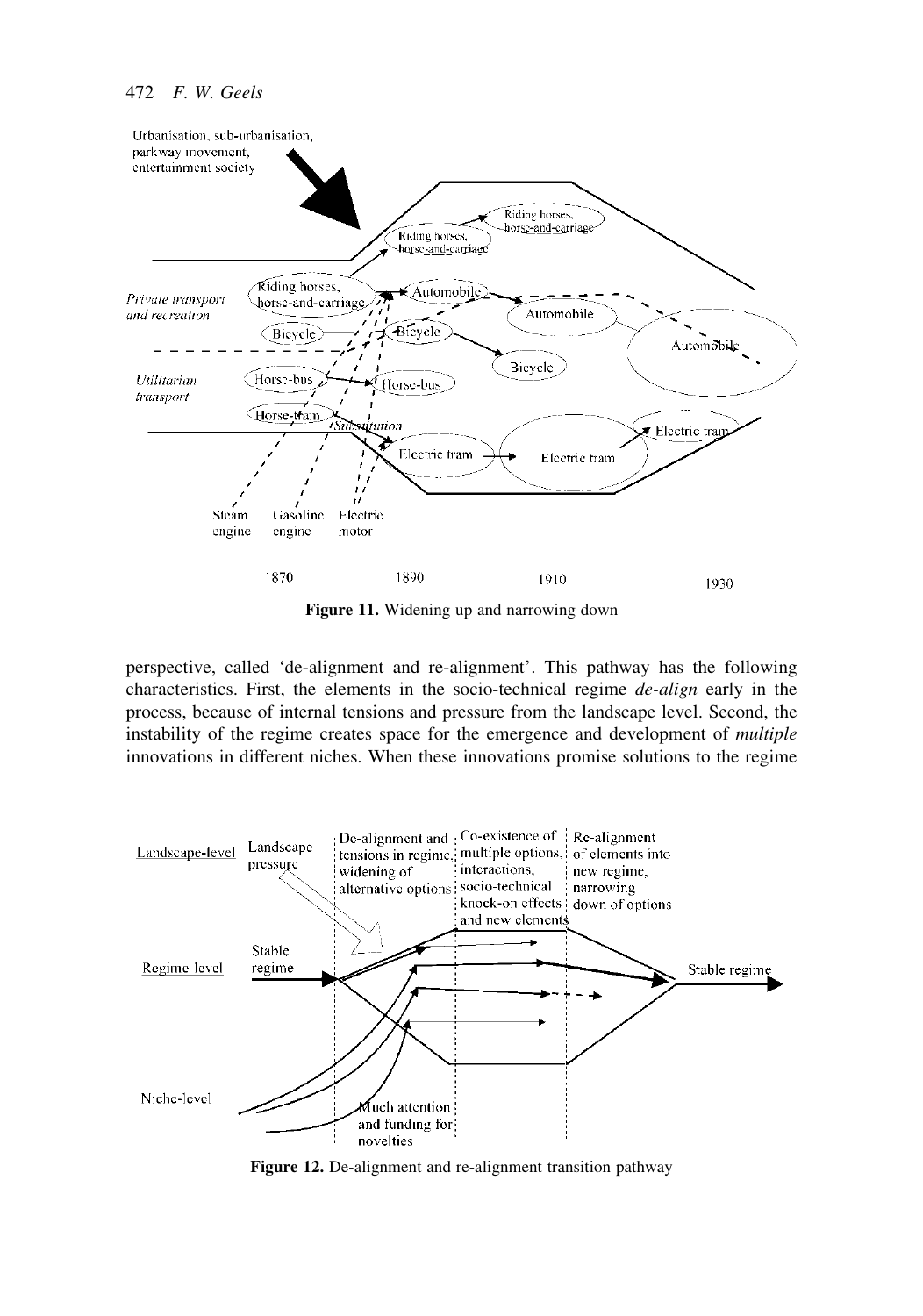problems or link up positively with wider landscape changes, they will easily receive attention and funding. Third, the transition involves a pattern of widening up and narrowing down of the number of innovations. Opening up occurs early in the process, followed by a co-existence of different innovations for a long time. These innovations may have parallel and sequential interactions, and lead to socio-technical knock-on effects in markets, user preferences and practices, cultural meaning and infrastructure. Eventually the number of alternative options narrows down and one option becomes dominant. Socio-technical elements are *re-aligned* around this option, leading to a new socio-technical regime (see Figure 12). This conceptual refinement indicates that distinctive transition pathways can be developed within the multi-level perspective. One such pathway has been elaborated in this article. Maybe more can be found in the future, using contrasting case studies as inspiration for theory development.

#### Acknowledgements

I want to thank Geert Verbong, Rob Raven and two anonymous referees for their useful comments on previous versions of this paper. I also gratefully acknowledge financial support from the Dutch Knowledge Network on System Innovation (KSI).

#### Notes and References

- 1. T. P. Hughes, The evolution of large technological systems, in: W. E. Bijker, T. P. Hughes & T. Pinch (Eds) The Social Construction of Technological Systems: New Directions in the Sociology and History of Technology (Cambridge, MA, The MIT Press, 1987), pp. 51 –82.
- 2. F. W. Geels, From sectoral systems of innovation to socio-technical systems: insights about dynamics and change from sociology and institutional theory, Research Policy, 33(6–7), 2004, pp. 897–920.
- 3. Hughes, op. cit., Ref. 1; T. P. Hughes, Networks of Power: Electrification in Western Society, 1880– 1930 (Baltimore, MD, Johns Hopkins University Press, 1983); R. Mayntz & T. P. Hughes (Eds), The Development of Large Technical Systems (Boulder, CO, Westview Press, 1988).
- 4. F. Malerba, Sectoral systems of innovation, Research Policy, 31(2), 2002, pp. 247–264 (p. 259).
- 5. P. A. David, Clio and the economics of QWERTY, American Economic Review, 75, 1985, pp. 332 –337.
- 6. W. B. Arthur, Competing technologies: an overview, in: G. Dosi, C. Freeman, R. Nelson, G. Silverberg, & L. Soete (Eds) Technical Change and Economic Theory (London, Pinter, 1988), pp. 590– 607.
- 7. Ibid.
- 8. R. R. Nelson, Recent evolutionary theorizing about economic change, Journal of Economic Literature, 33, 1995, pp. 48–90 (pp. 74 –75).
- 9. W. Walker, Entrapment in large technology systems: Institutional commitments and power relations, Research Policy, 29, 2000, pp. 833 –846.
- 10. R. R. Nelson & S. G. Winter, An Evolutionary Theory of Economic Change (Cambridge, MA, Bellknap Press, 1982); G. Dosi, Technological paradigms and technological trajectories: a suggested interpretation of the determinants and directions of technical change, Research Policy, 6, 1982, pp. 147–162.
- 11. D. Leonard-Barton, Core capabilities and core rigidities: a paradox in managing new product development, Strategic Management Journal, 13, 1992, pp. 111–125.
- 12. M. Tushman & P. Anderson, Technological discontinuities and organization environments, Administrative Science Quarterly, 31, 1986, pp. 493–465.
- 13. T. P. Hughes, Technological momentum, in: M. R. Smith & L. Marx (Eds) Does Technology Drive History? The Dilemma of Technological Determinism (Cambridge, MA, The MIT Press, 1994), pp.101–113.
- 14. G. C. Unruh, Understanding carbon lock-in, Energy Policy, 28, 2000, pp. 817 –830.
- 15. M. Callon, Techno-economic networks and irreversibility, in: J. Law (Ed.) A Sociology of Monsters, Essays on Power, Technology and Domination (London, Routledge, 1991), pp. 132–161.
- 16. A. Grübler, Technology and Global Change (Cambridge, Cambridge University Press, 1998).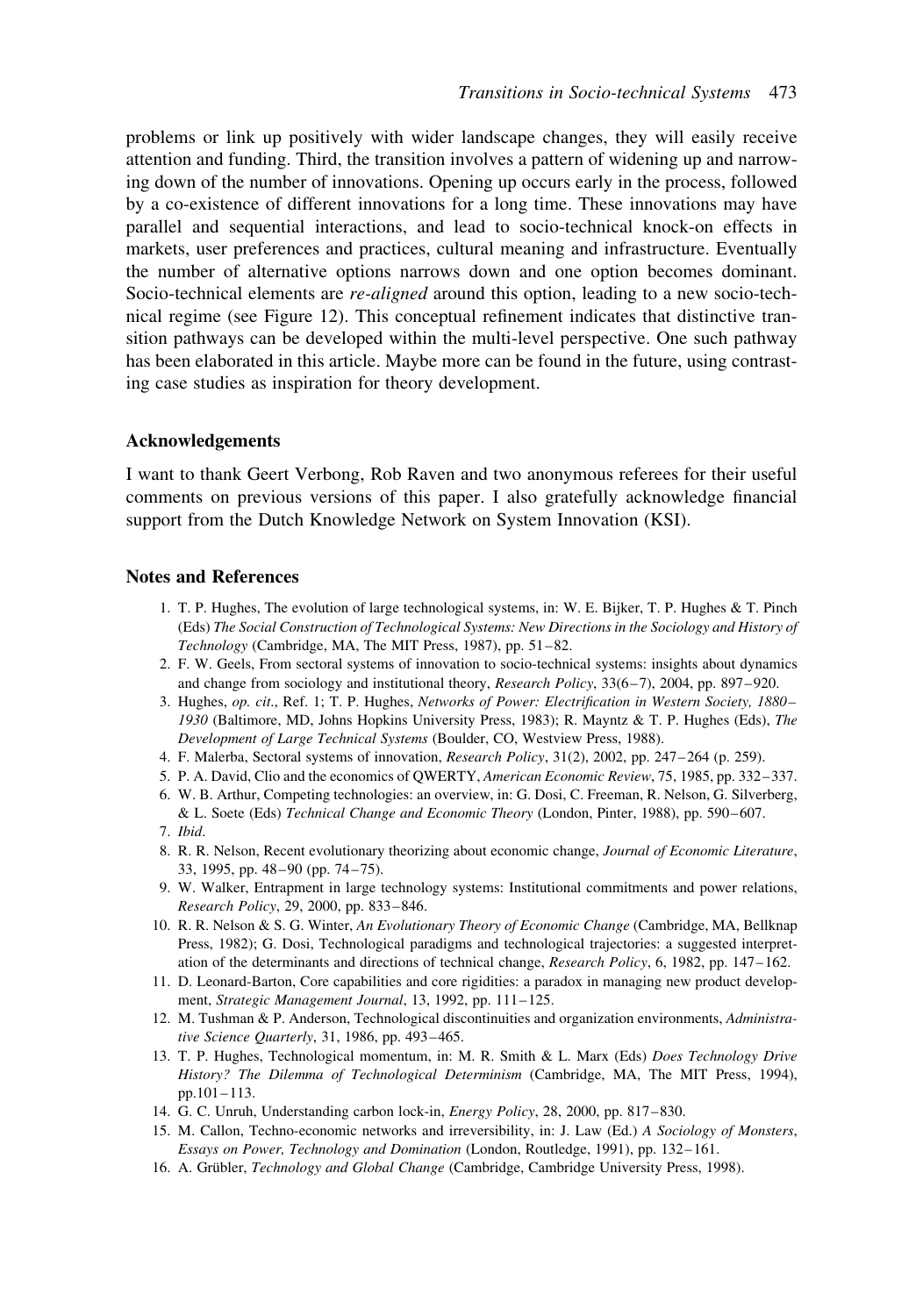- 17. N. Nakićenović. The automobile road to technological change: diffusion of the automobile as a process of technological substitution, Technological Forecasting and Social Change, 29, 1986, pp. 309 –340.
- 18. Grübler, *op. cit.*, Ref 16; p. 64.
- 19. Nakićenović, op. cit., Ref 17; p. 316.
- 20. R. Kemp, Technology and the transition to environmental sustainability. The problem of technological regime shifts, Futures, 26(10), 1994, pp. 1023–1046; J. Schot, R. Hoogma & B. Elzen, Strategies for shifting technological systems. The case of the automobile system, Futures, 26, 1994, pp. 1060–1076; A. Rip & R. Kemp, Technological change, in: S. Rayner & E. L. Malone (Eds) Human Choice and Climate Change, Vol. 2 (Columbus, OH, Battelle Press, 1998), pp. 327 –399; R. Kemp, J. Schot & R. Hoogma, Regime shifts to sustainability through processes of niche formation: the approach of strategic niche management, Technology Analysis & Strategic Management, 10, 1998, pp. 175 –196; F. W. Geels, Technological transitions as evolutionary reconfiguration processes: a multi-level perspective and a case-study, Research Policy, 31(8/9), 2002, pp. 1257–1274; F. W. Geels, Technological Transitions and System Innovations: A Co-evolutionary and Socio-Technical Analysis (Cheltenham, Edward Elgar, 2005); B. Elzen, F. W. Geels & K. Green (Eds), System Innovation and the Transition to Sustainability: Theory, Evidence and Policy (Cheltenham, Edward Elgar, 2004).
- 21. Nelson & Winter, op. cit., Ref. 10. 22. Rip & Kemp, op. cit., Ref. 20.
- 23. Geels, op. cit., Ref. 2.
- 24. Hughes, op. cit., Ref. 1.
- 25. Unruh, op. cit., Ref. 14.
- 26. Walker, op. cit., Ref. 9.
- 27. J. W. Schot, The usefulness of evolutionary models for explaining innovation. The case of the Netherlands in the nineteenth century, History of Technology, 14, 1998, pp. 173–200.
- 28. H. S. Brown, P. Vergragt, K. Green & L. Berchicci, Learning for sustainability transition through bounded socio-technical experiments in personal mobility, Technology Analysis & Strategic Management, 15(3), 2003, pp. 291–315.
- 29. P. P. Saviotti, Technological Evolution, Variety and the Economy (Cheltenham, UK, Edward Elgar, 1996); D. A. Levinthal, The slow pace of rapid technological change: gradualism and punctuation in technological change, Industrial and Corporate Change, 7(2), 1998, pp. 217-247; K. Frenken, P. P. Saviotti & M. Trommetter, Variety and niche creation in aircraft, helicopters, motorcycles and minicomputers, Research Policy, 28, 1999, pp. 469–488.
- 30. Schot et al., op. cit., Ref. 20; Kemp et al., op. cit., Ref. 20; R. Kemp, A. Rip & J. Schot, Constructing transition paths through the management of niches, in: R. Garud & P. Karnoe (Eds), Path Dependence and Creation (Mahwah, NJ, Lawrence Erlbaum, 2001), pp. 269–299; R. Hoogma, R. Kemp, J. Schot & B. Truffer, Experimenting for Sustainable Transport: The Approach of Strategic Niche Management (London, Spon Press, 2002).
- 31. Rip & Kemp, op. cit., Ref. 20.
- 32. Geels, op. cit., Ref. 20.
- 33. Similar, but slightly different, the descriptions of the four phases are given by Rotmans *et al.* (2001) and Perez (2002). See J. Rotmans, R. Kemp & M. van Asselt, More evolution than revolution: transition management in public policy, Foresight, 3(1), 2001, pp. 15-31; C. Perez, Technological Revolutions and Financial Capital: The Dynamics of Bubbles and Golden Ages (Cheltenham, Edward Elgar, 2002).
- 34. C. Freeman & C. Perez, Structural crisis of adjustment, business cycles and investment behaviour, in: G. Dosi, C. Freeman, R. Nelson, G. Silverberg & L. Soete (Eds) Technical Change and Economic Theory (London, Pinter, 1988), pp. 38–66.
- 35. Geels, op. cit., Ref. 20.
- 36. F-M. Belz, A transition towards sustainability in the Swiss agri-food chain (1970–2000): using and improving the multi-level perspective, in: B. Elzen, F.W. Geels & K. Green (Eds) System Innovation and the Transition to Sustainability: Theory, Evidence and Policy (Cheltenham, Edward Elgar, 2004), pp. 97–113.
- 37. R. P. J. M. Raven, Implementation of manure digestion and co-combustion in the Dutch electricity regime: a multi-level analysis of market implementation in the Netherlands, Energy Policy, 32, 2004, pp. 29–39.
- 38. H. Van Driel & J. Schot, Radical innovation as a multi-level process: introducing floating grain elevators in the port of Rotterdam, Technology and Culture, 46(1), 2005, pp. 51–76.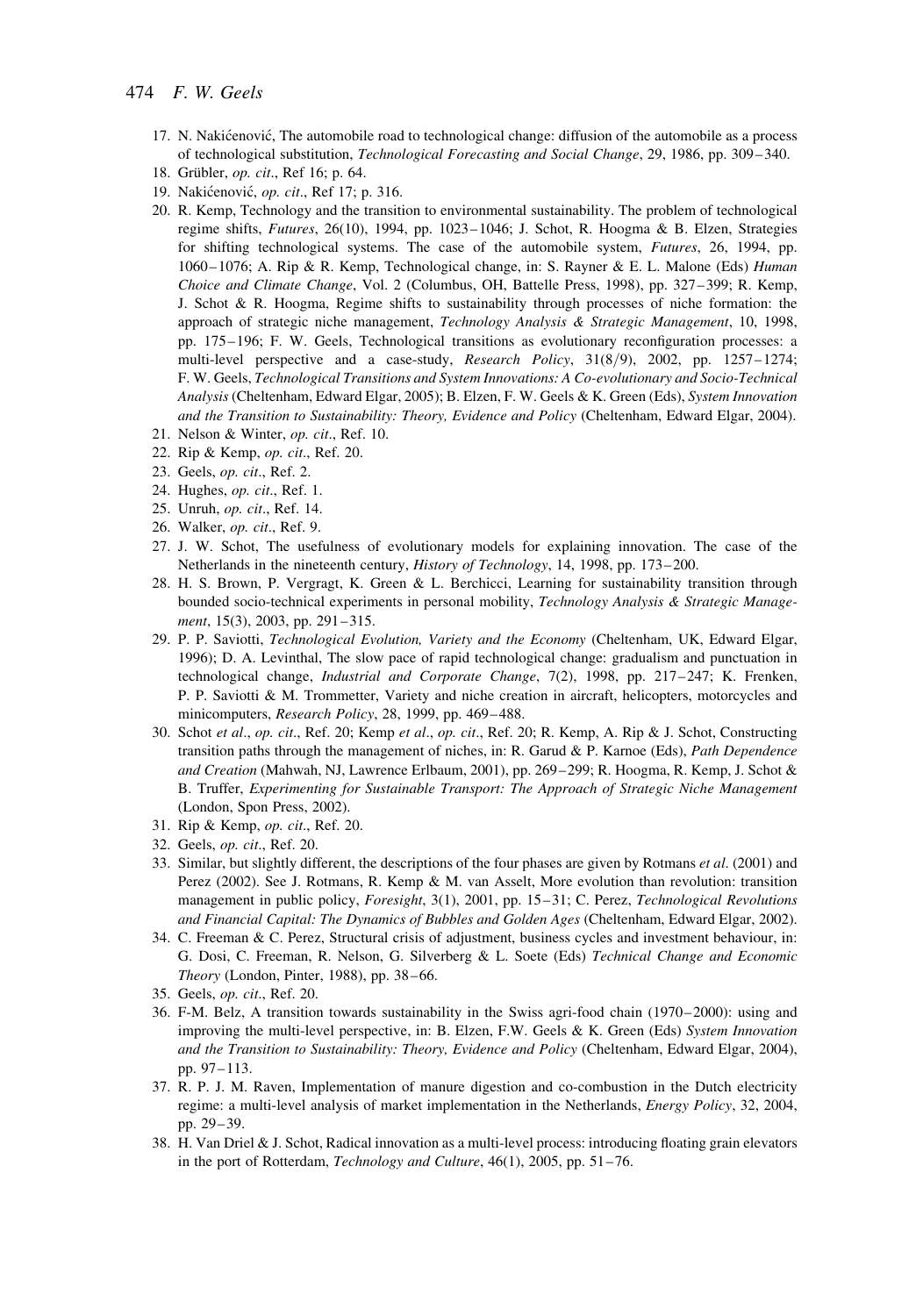- 39. D. C. Mowery & N. Rosenberg, Paths of Innovation: Technological Change in 20th-Century America, (Cambridge, Cambridge University Press, 1998); p. 50.
- 40. C. McShane, Down the Asphalt Path: The Automobile and the American City (New York, Columbia University Press, 1994).

- 42. G. Mom, The Electric Vehicle: Technology and Expectations in the Automobile Age (Baltimore, MD, John Hopkins University Press, 2004).
- 43. C. Chant, The second industrial revolution and the rise of modern urban planning, in: D. Goodman & C. Chant (Eds) European Cities and Technology: Industrial to Post-Industrial City (London, Routledge/The Open University, 1999), pp. 211 –177.
- 44. McShane, op. cit., Ref. 40.
- 45. T. J. Pinch & W. E. Bijker, The social construction of facts and artifacts: or how the sociology of science and the sociology of technology might benefit each other, *Social Studies of Science*, 14, 1984, pp. 399–441.
- 46. Mom, op. cit., Ref. 42.
- 47. McShane, op. cit., Ref. 40.
- 48. Ibid.
- 49. J. M. Faragher, M. J. Buhle, D. Czitrom & S. H. Armitage, Out of Many: A History of the American People (New York, Prentice Hall, 1997).
- 50. McShane, op. cit., Ref. 40.
- 51. Ibid.
- 52. P. C. Baldwin, Domesticating the Street: The Reform of Public Space in Hartford, 1850–1930 (Chicago, Ohio State University Press, 1999).
- 53. C. McShane & J. Tarr, The decline of the urban horse in American cities, The Journal of Transport History, 24(2), 2003, pp. 177–198.
- 54. McShane, op. cit., Ref. 40.
- 55. Ibid.
- 56. G. W. Hilton, Transport technology and the urban pattern, Journal of Contemporary History, 4, 1969, pp. 123–135.
- 57. L. C. Hunter & L. Bryant, The History of Industrial Power in the United States, 1780– 1930, Vol. 3, The Transmission of Power (Cambridge, MA, The MIT Press, 1991).
- 58. Mom, op. cit., Ref. 42.
- 59. D. Nye, Electrifying America: Social Meanings of a New Technology (Cambridge, MA, The MIT Press, 1990).
- 60. Ibid.
- 61. Ibid.
- 62. Ibid.
- 63. Cited in McShane, op. cit., Ref. 40, p. 114.
- 64. Pinch & Bijker, op. cit., Ref. 45.
- 65. Mom, op. cit., Ref. 42.
- 66. J. J. Flink, The Automobile Age (Cambridge, MA, The MIT Press, 1990).
- 67. Baldwin, op. cit., Ref. 52.
- 68. McShane, op. cit., Ref. 40.
- 69. N. Georgano, Bilen 1886–1930 (Gothenborg, Nordbok, 1985), p. 10.
- 70. Mom, op. cit., Ref. 42.
- 71. Ibid.
- 72. D. A. Kirsch, The electric car and the burden of history: studies in automotive systems rivalry in America, 1890–1996. PhD thesis, Stanford University, Department of History, 1996.
- 73. Mom, op. cit., Ref. 42.
- 74. Kirsch, op. cit., Ref. 72.
- 75. Mom, op. cit., Ref. 42.
- 76. K. Bürgle & R. von Frankenberg, Autotypen Gestern und Heute (Stuttgart, Union Verlag, 1964).
- 77. Mom, op. cit., Ref. 42.
- 78. R. te Velde, Van technologische niche tot dominant regime: De verspreiding van de benzineauto 1859–1906 (Enschede, University of Twente, 1997).
- 79. Kirsch, op. cit., Ref. 72.

<sup>41.</sup> Ibid.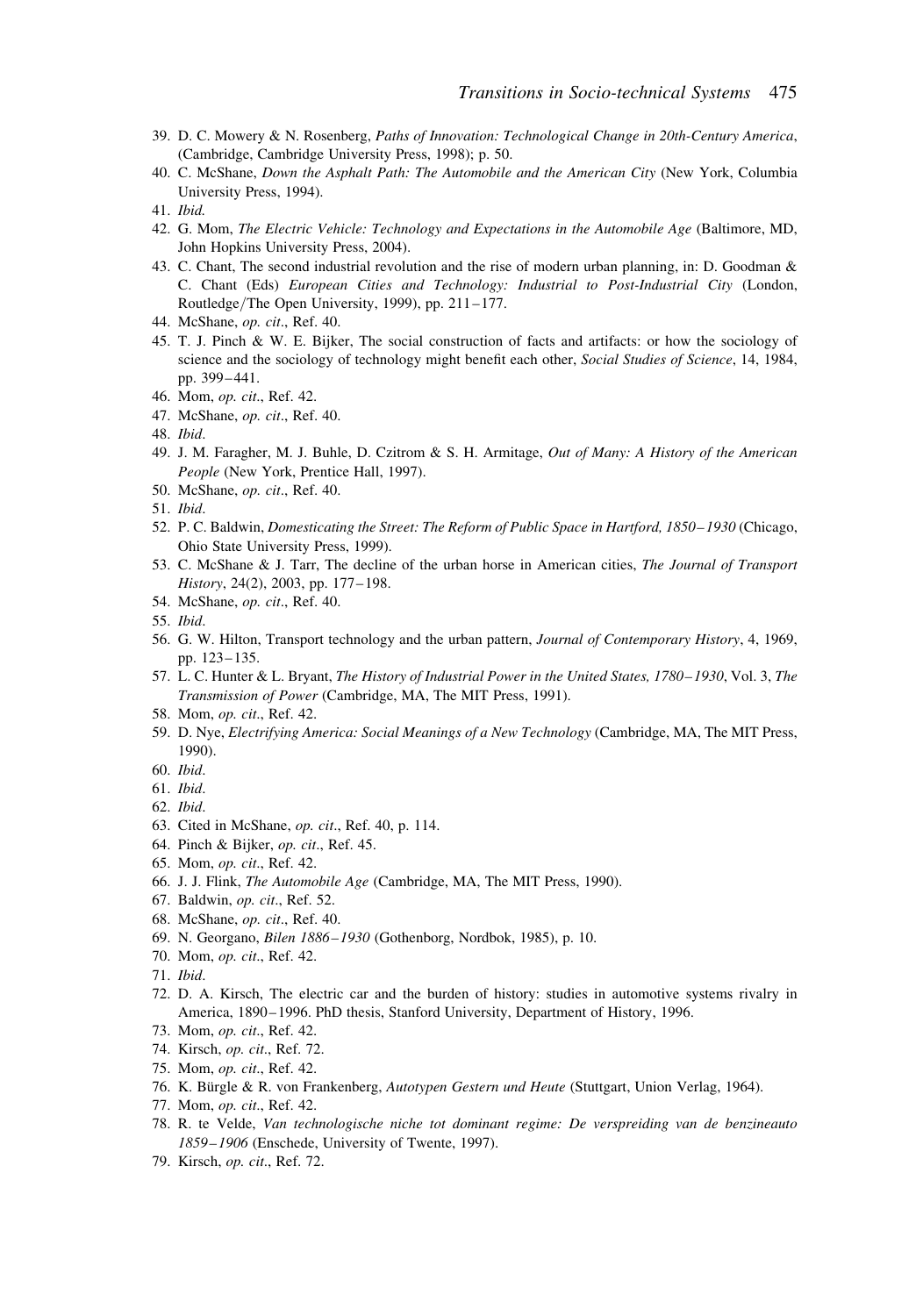- 80. H. Rao & J. V. Singh, The construction of new paths: institution building in the early automobile and biotechnology industries, in: R. Garud & P. Karnøe (Eds) Path Dependence and Creation (Mahwah, NJ, Lawrence Erlbaum, 2001), pp. 243–267.
- 81. Ibid.
- 82. Baldwin, op. cit., Ref. 52.
- 83. Faragher et al., op. cit., Ref. 49.
- 84. G. Mom & D. A. Kirsch, Technologies in tension: horses, electric trucks, and the motorization of American cities, 1900–1925, Technology and Culture, 42, 2001, pp. 489–518.
- 85. Flink, op. cit., Ref. 66.
- 86. G. Yago, The Decline of Transit: Urban Transportation in German and U.S. Cities, 1900–1970 (Cambridge, Cambridge University Press, 1984).
- 87. Nye, op. cit., Ref. 59.
- 88. Flink, op. cit., Ref. 66.
- 89. Nye, op. cit., Ref. 59.
- 90. Mom, op. cit., Ref. 42.
- 91. McShane, op. cit., Ref. 40.
- 92. R. Kline & T. Pinch, Users as agents of technological change: the social construction of the automobile in the rural United States, Technology and culture, 37(4), 1996, pp. 763–795.
- 93. W. J. Belasco, Americans on the Road: From Autocamp to Motel, 1910–1945 (Baltimore, The Johns Hopkins University Press, 1997)
- 94. P. J. Ling, America and the Automobile: Technology, Reform and Social Change, 1893–1923 (Manchester, Manchester University Press, 1990).
- 95. E. H. Wakefield, History of the Electric Automobile: Battery-only Powered Cars (Warrendale, PA, Society of Automotive Engineers, 1994).
- 96. J. B. Rae, Transportation technology and the problem of the city, Traffic Quarterly, 22, 1968, pp. 299–314.
- 97. Ling, op cit., Ref. 94.
- 98. Flink, op. cit., Ref. 66.
- 99. Ling, op cit., Ref. 94.
- 100. D. F. Davis, North American urban mass transit, 1890– 1950: what if we thought about it as a type of technology?, History and Technology, 12, 1995, pp. 309–326.
- 101. Hilton, op. cit., Ref. 56.
- 102. Nye, op. cit., Ref. 59.
- 103. Baldwin, op. cit., Ref. 52.
- 104. McShane, op. cit., Ref. 40.
- 105. Mom, op. cit., Ref. 42.
- 106. McShane, op. cit., Ref. 40.
- 107. T. Lewis, Divided Highways: Building the Interstate Highways, Transforming American Life (Harmondsworth, UK, Penguin Books, 1999).
- 108. Flink, op. cit., Ref. 66.
- 109. Lewis, op. cit., Ref. 107.
- 110. Ibid.
- 111. Ibid.
- 112. For the notion that technology can act as catalyst for social change, see K. H. Sørensen, Social shaping on the move? On the policy relevance of the social shaping of technology perspective, in: K. H. Sørensen & R. Williams (Eds) Shaping Technology, Guiding Policy: Concepts, Spaces and Tools (Cheltenham, Edward Elgar, 2002), pp. 19–35 (p. 22).